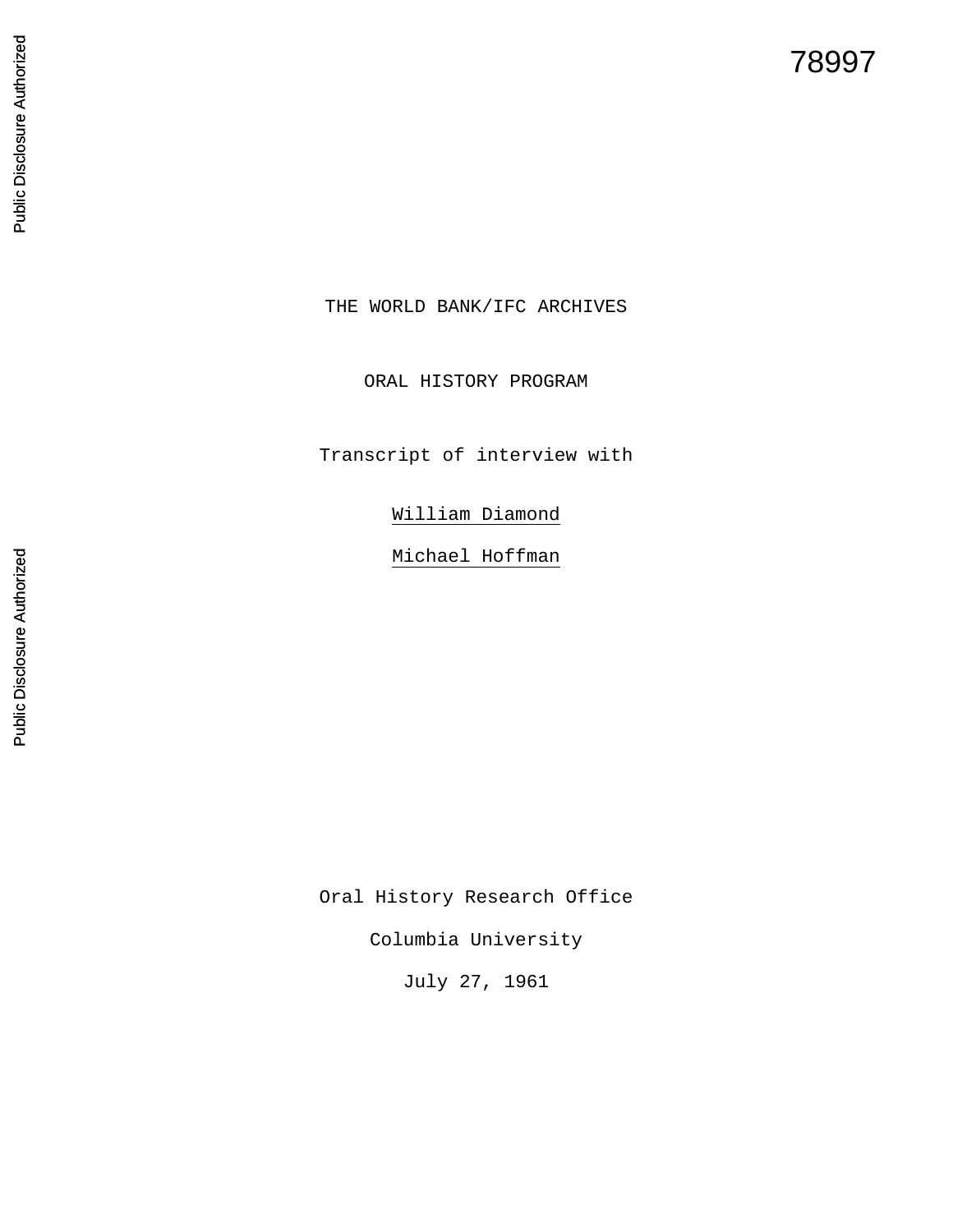Interview with William Diamond and Michael Hoffman By Robert Oliver July 27, 1961

Q: Mr. Diamond, would you identify yourself for the tape?

Diamond: I'm William Diamond. I'm now the assistant director of the department of operations for the Western Hemisphere, just ending my 14<sup>th</sup> year in the Bank. I joined in August 1947. I was recommended to the Bank by someone I knew a bit while living in London in 1947 and was invited to join the Bank at that time. I did, in fact, in August of that year. And then in October of '47 I went off on a year's leave of absence. Since my return, I've been here all the time. I started in the old Loan Department and then went over after the reorganization of 1952 into the newly organized area departments, and with the exception of two and a half years in the EDI and a year as an adviser in India in 1959, I've been in the Bank ever since. I've been in the Western Hemisphere Department since September of last year.

Q: Mr. Hoffman?

Hoffman: My name is Michael L. Hoffman. I joined the Bank in December, 1956. Prior to that for nearly 11 years I'd been living peacefully in Switzerland minding my own business and that of the New York Times in the economics sphere. For various reasons I had in mid-1956 about come to the conclusion that I should return to the United

- 1 -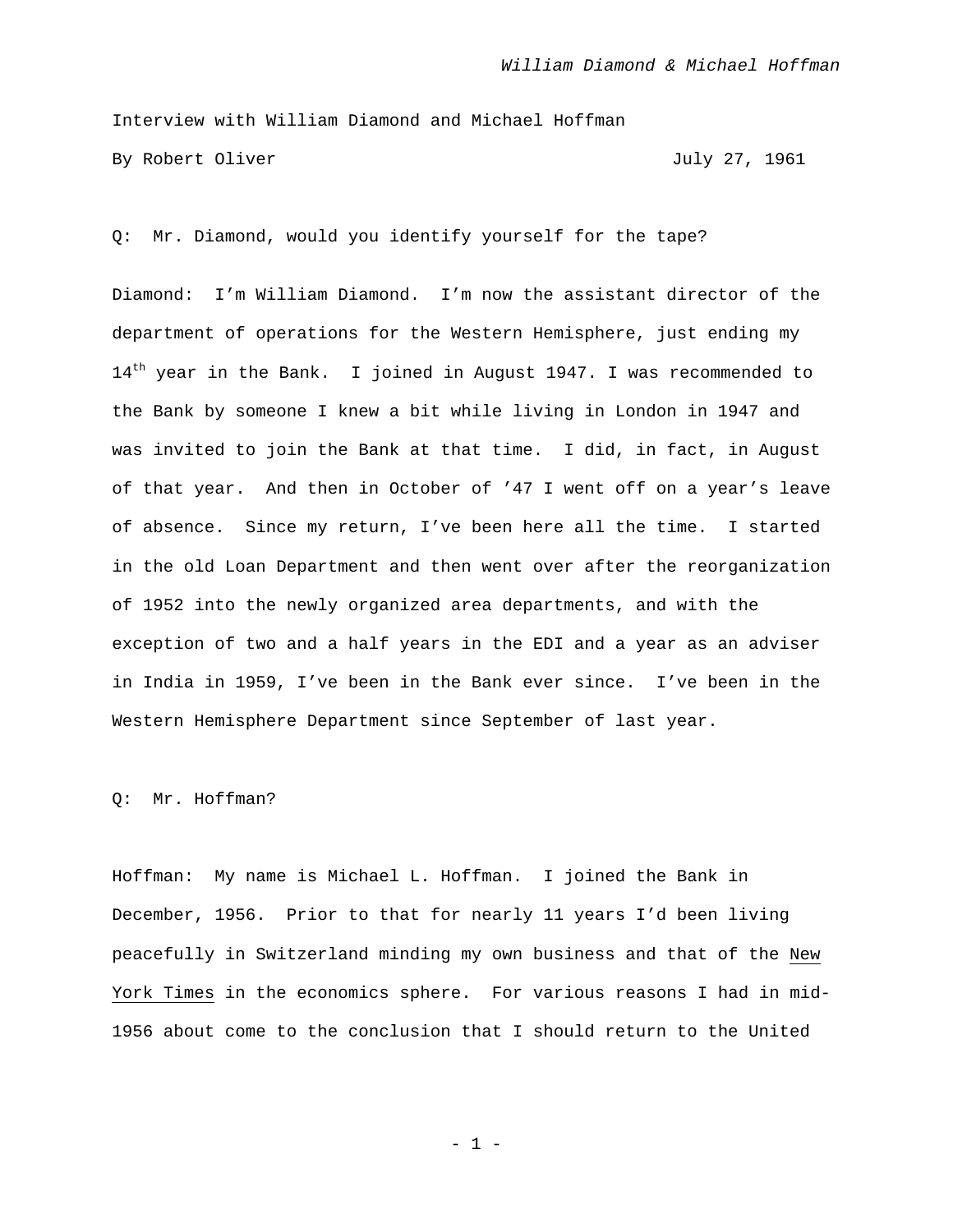States for at least a substantial period of years and had gone so far as to negotiate with a firm in Wall Street at what then looked like a very fancy salary to me. In some manner Mr. Black, whom I had known for many years as a correspondent and whom I used to see regularly in Europe, discovered this and called me to Berne. I remember shortly after announcing his acquaintance with this situation, he said, "You'd be bored to death in Wall Street. Why don't you come and join the Bank?" That's about all there was to it. I did then decide to come to the Bank and not in connection with the position of the directorship of the EBI--that was decided later, so to speak. He asked me to take over from Professor Cairncross, who had been the first director and who was determined to leave in early 1957. So I did come in the beginning of December, '56 and overlapped for a few weeks with Professor Cairncross and then rather hesitantly took over with the help of Mr. Diamond and Dr. Adler in particular and rode out the second course of the EDI, and I've been there ever since.

Q: I'd like to discuss a little bit the origins of EDI and then something about its relationship to overall Bank policy. Mr. Diamond, I wonder if you'd tell me about how EDI got started?

Diamond: Well, I'm afraid I can't tell about where the idea originated or precisely when. Beginning in the very early '50s, probably as early as '51 and '52, there were two twin streams of thought gathering momentum in the Bank, which ultimately developed

- 2 -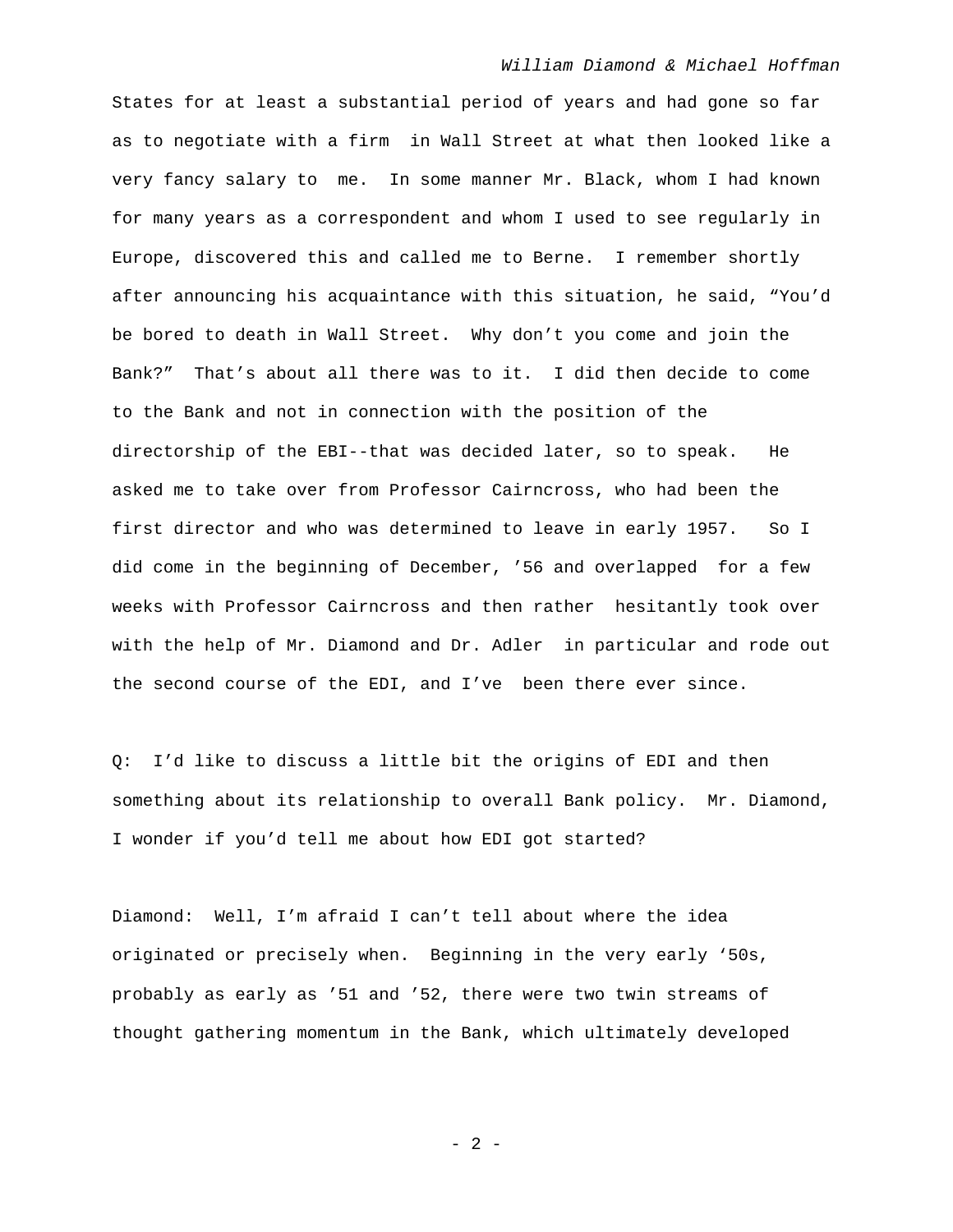into the nucleus of the idea for EDI. At least this is my interpretation of what happened. One of these was the feeling on the part of many people in the Bank, particularly on the part of Paul Rosenstein-Rodan, that the Bank was missing out on an important part of the function it could perform by not engaging in substantially more economic research than was then the case. He also felt, I believe, that the people in the Bank did not have sufficiently close contact with people in the academic profession and in other institutions, both national and international, who were engaged in this study of economic development problems. It was his thought, and it was the thought of others in the Bank, that some kind of institution should be established in the Bank which could become a center for research in economic development problems. So much for that train of thought or trend of ideas.

In the meantime, others in the Bank were becoming increasingly convinced that one of the important bottlenecks to development was the relatively low level of economic management in the governments of the countries with which we dealt, and gradually the idea developed that the Bank ought to do a great deal more than it was doing in the way of training, particularly in the training of medium and higher level officials of governments of underdeveloped countries.

Now, there is no necessary and certainly no close connection between these two trends of thought, these two evolving ideas of the Bank, but gradually the idea for the establishment of an institute which would do some of both of these, which would deal to some extent

- 3 -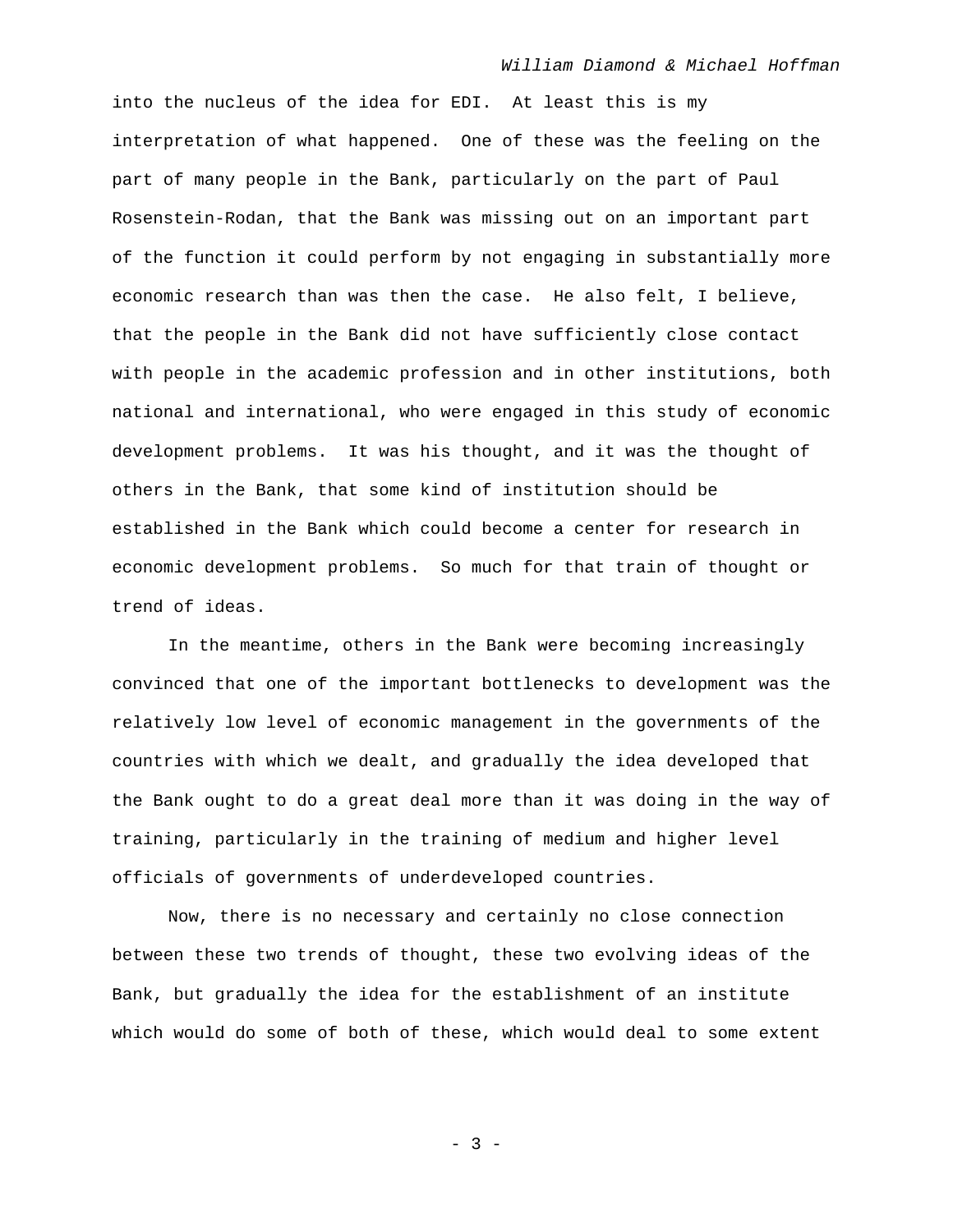with both of these, emerged in the form of the EDI.

In '52-'53 various memoranda were written by staff members recommending the establishment of an institution. There were widely differing ideas about how it should be set up. Some of the memoranda naturally stressed very much Paul Rodan's thought of developing research facilities, of expanding the frontier of knowledge in economic development problems; others stressing primarily the training aspect and particularly the practical training of government officials.

Q: Who were some of the people involved in the latter?

Diamond: Paul Rodan, on one side. On the other side, people like Demuth, and people in the operational departments primarily.

 In early '54, I guess it was, Mr. Black, I gather, decided that the time had come to have an outsider take a look at the ideas that were gradually being formulated for the establishment of the Institute, and called Alec Cairncross in as an independent consultant, if you will, to review the proposals that were being made, and especially put to Cairncross the question: "No matter which of these you think we ought to undertake or if we should undertake both, what is there that we can do better than any other institution in either of these fields? That is, assuming that you think we have some role to play in the development of research and the expansion of the frontiers of knowledge of economic development, what makes you think that we can

- 4 -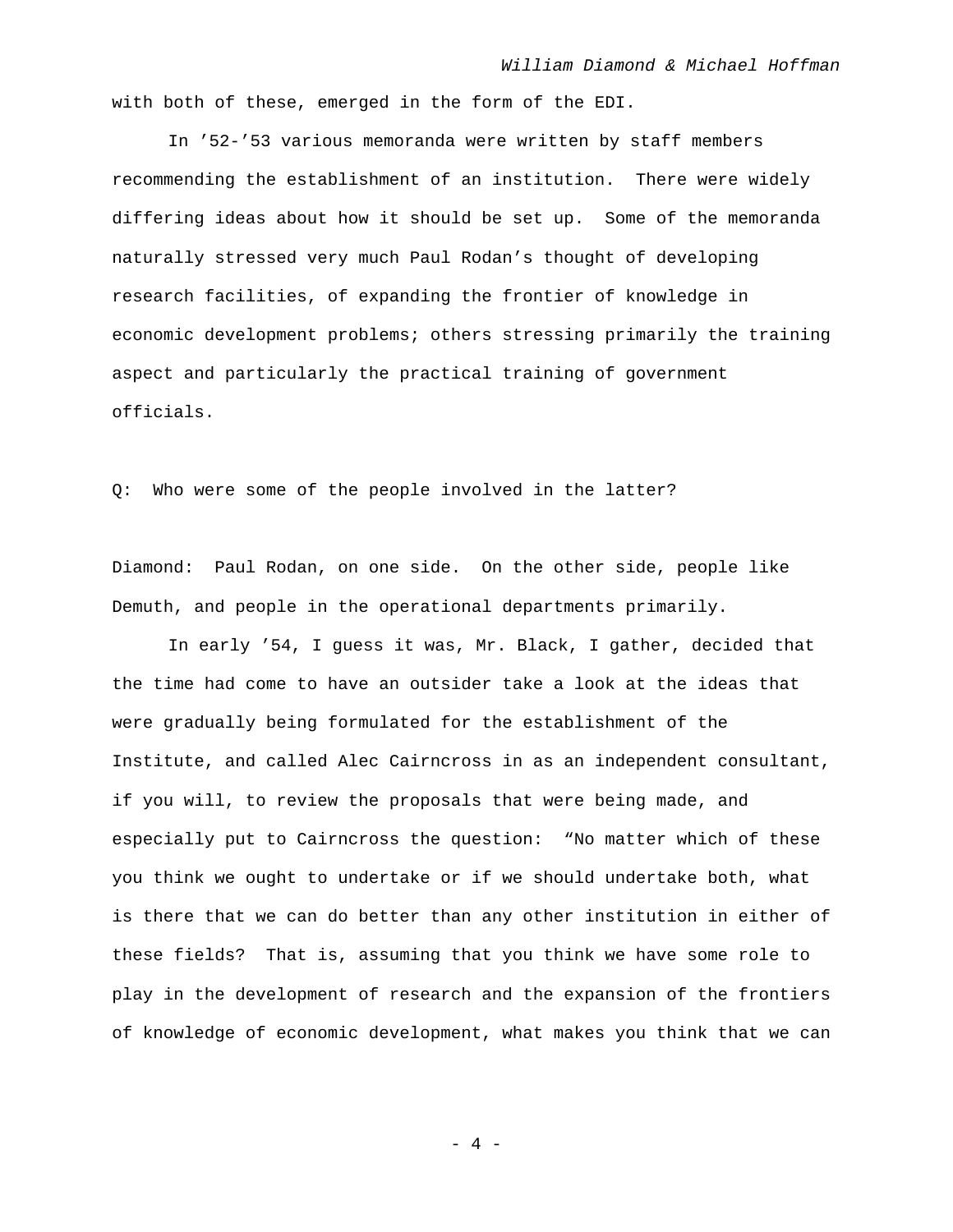do this better than, say, Princeton or MIT? Why shouldn't we simply give the funds to it? Similarly, with respect to the ideas of those who feel that training is the more important job for us to undertake, why shouldn't we turn the funds over to some outside institution to carry on the job?"

Cairncross spent some weeks here discussing the question with various staff members of the Bank. It was at this point that I first met him and first began to hear something of the details of the ideas that were in the air on this subject. I was one of many that he interviewed.

He also wandered about the country speaking to people in universities to get their ideas on whether the Bank had a role to play in these fields by itself or whether it could do the job better through them. The upshot was a memorandum from Cairncross to the management, which was also discussed in the Staff Loan Committee, espousing the idea of the establishment of an institution by the World Bank rather than the World Bank's providing funds for somebody else to establish it or to expand its own activities in this field.

The heart of his argument and of his response to Mr. Black's question was, I think, that the one important thing which the Bank had to offer which no other institution had to offer was close and intimate day-to-day contact with the real development problems abroad. He felt that the use, particularly of Bank staff and Bank documentation, would lend a reality to both the research and the training program, which no other institution outside could provide.

- 5 -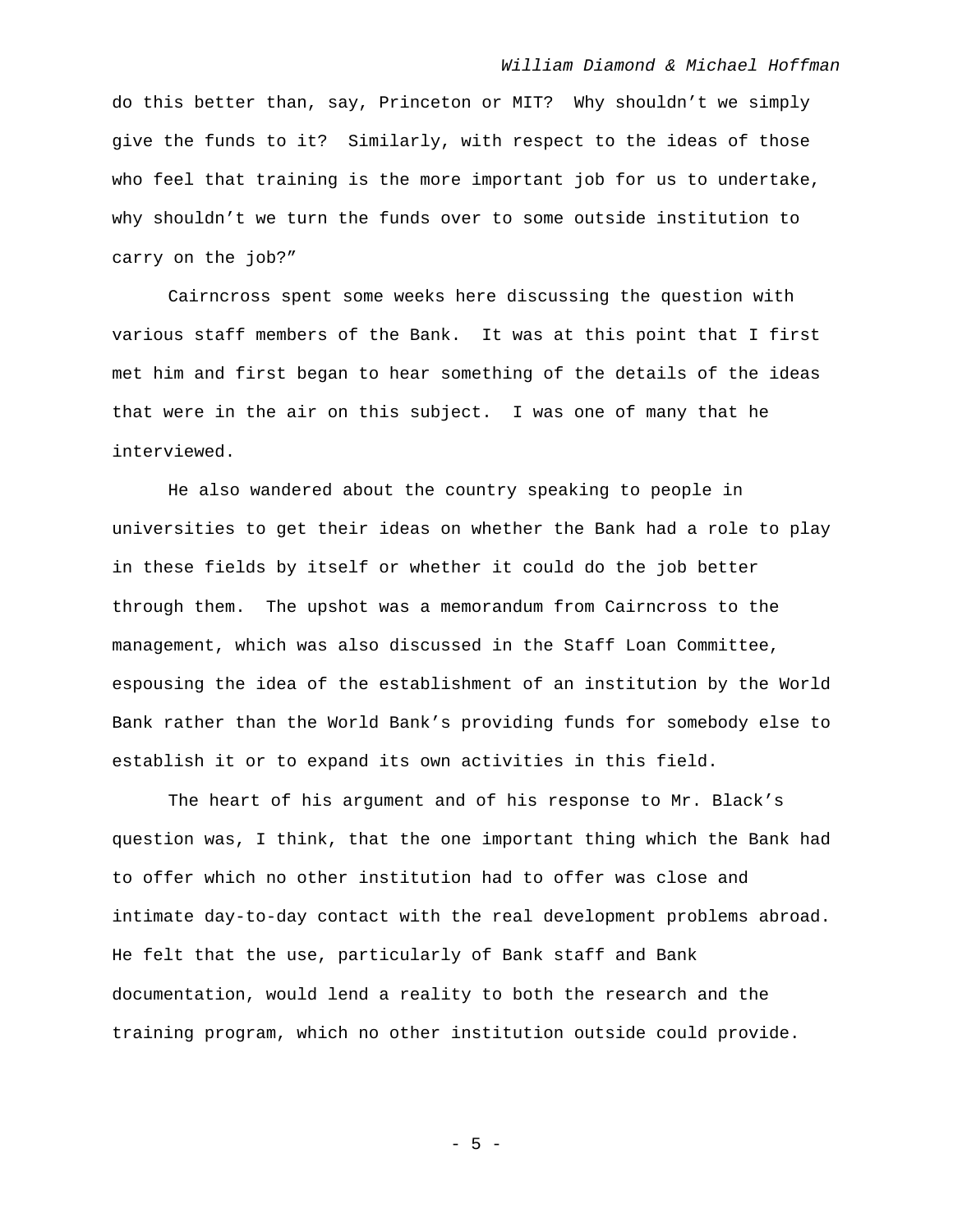This was in mid 1954. I was not present at the senior staff level discussions of this. I confess that for a few months thereafter I heard nothing about the matter until I was in Bangkok of all places in November, 1954. There Mr. Garner made a statement and asked a question. He told me that the decision had been made to go ahead and asked me if I would join the Institute.

Q: I'm a little curious as to why Dr. Rosenstein-Rodan would have thought it necessary to set up a separate institute or center for doing research when there was already an economic research staff in the Bank itself. Were there any discussions that you know of making this an expanded economics research department in the Bank?

Diamond: I am afraid, Mr. Oliver, I don't know the answer to the question. I can make a few guesses. I think it may have had something to do with the position to which the economic department and then the economic staff had by that time been relegated in the Bank. The economic staff had at the beginning loomed much larger in the activities of the Bank than it ultimately became after the reorganization of 1952. I think probably that Mr. Rodan felt that within the regular organization of the Bank it wouldn't be possible or it might not be possible to carry out the kind of research studies that he thought were desirable.

Hoffman: He was by then still with the Bank?

- 6 -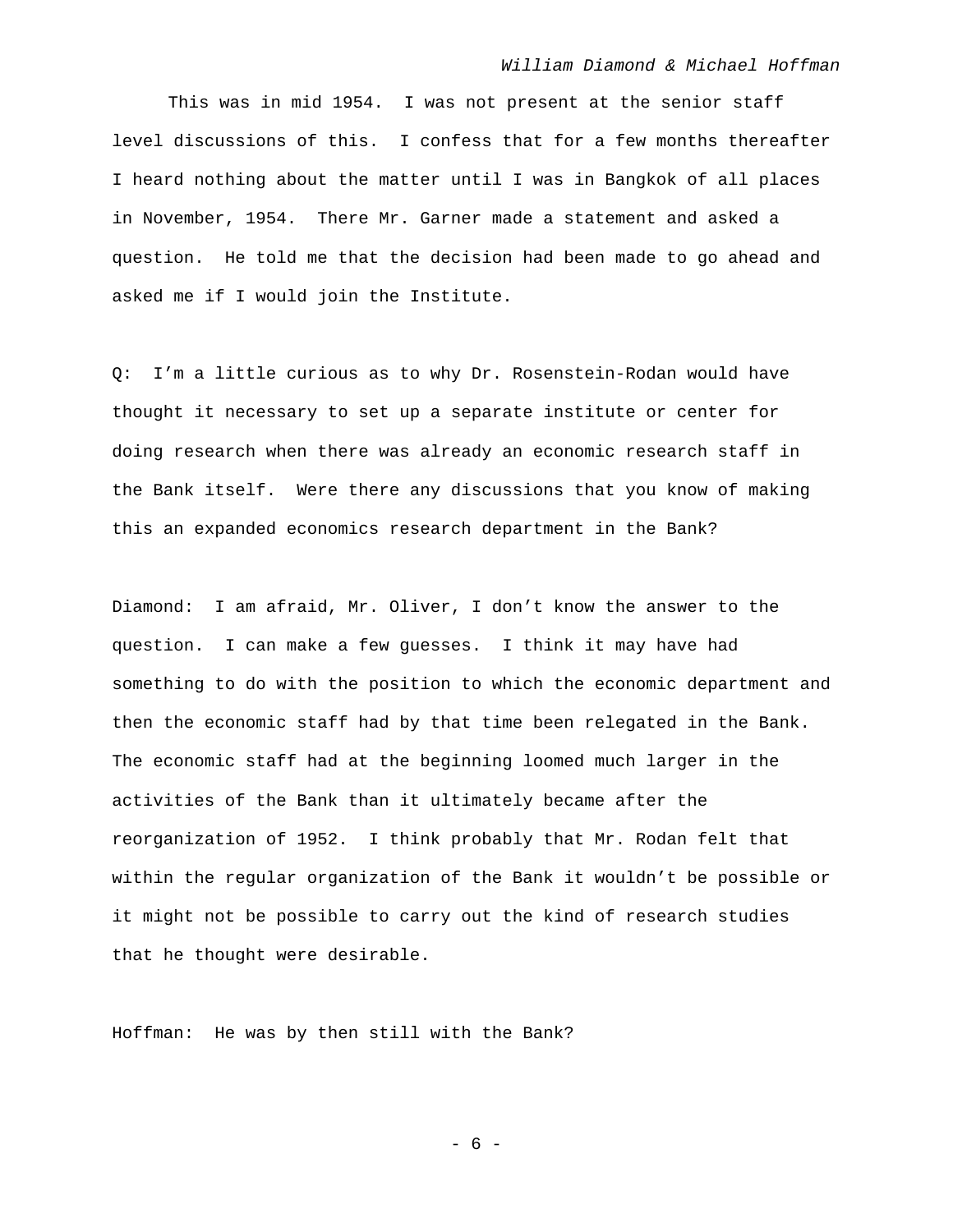Diamond: I'm just trying to remember.

Hoffman: I think Paul left the Bank just about 1952. I think he left just before the reorganization, possibly in the expectation that this was going to happen.

Diamond: Possibly.

Hoffman: But he remained very close to the Bank, and, for that matter, still is today. I was only last week spending a day consulting with him. He's been very close to our work since.

Diamond: It's even conceivable that there are closer relations between Paul Rodan and the people in the Bank today than there were in the days when he was a member of the staff.

Q: But, at any rate, what was contemplated from a research point of view was studies in perhaps more detail and depth than were possible or at least were being carried out by the research staff.

Diamond: Yes. You'll find if you go back to the first documents on EDI, the memoranda that preceded Cairncross's examination and his own memoranda and many of the papers issued afterwards, including the first publicity given to the EDI, that a considerable amount of stress was placed on the research work that it would be possible to do in the

- 7 -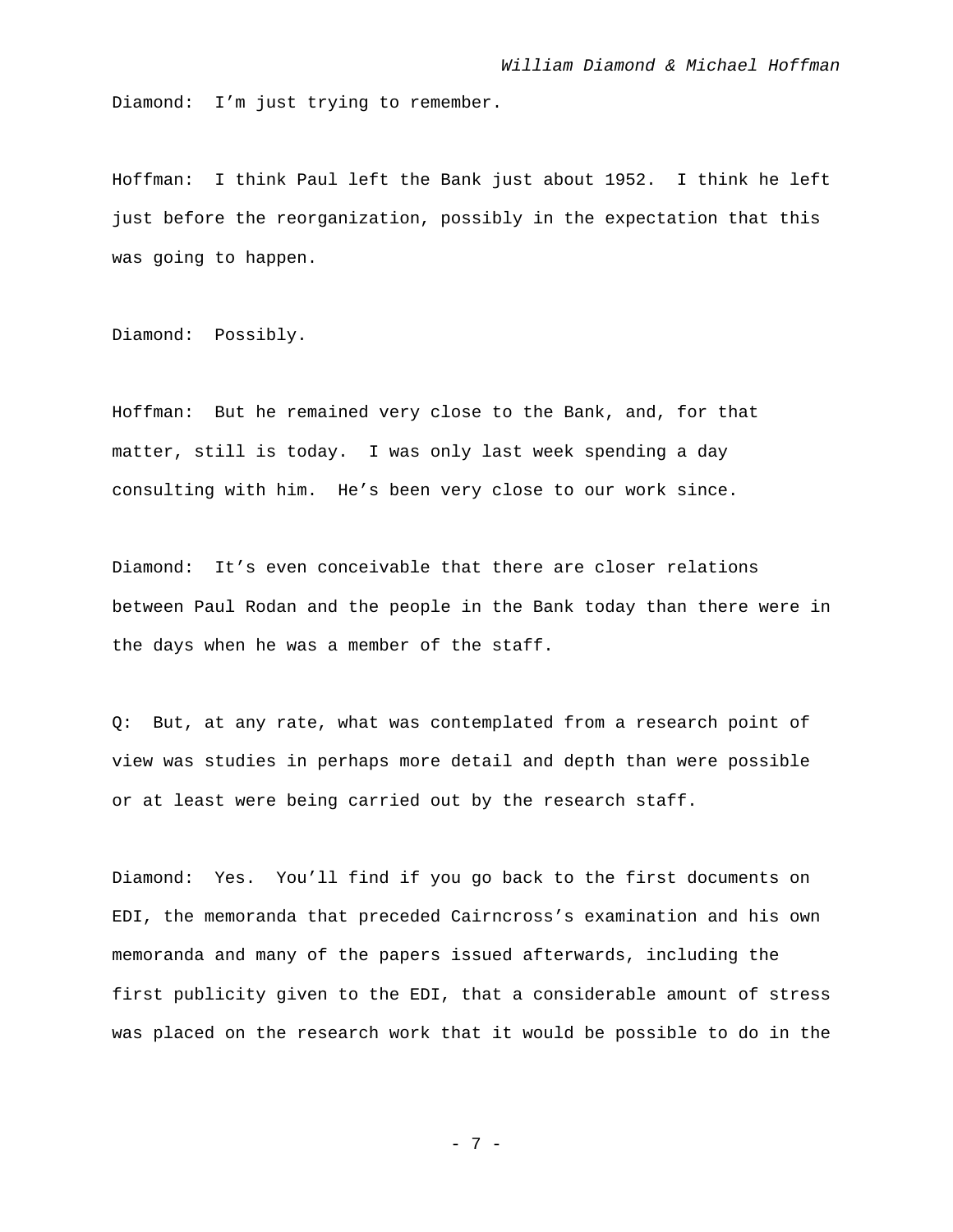Institute, not only by members of the staff but by outsiders from universities around the country or from other noneducational institutions who would come to spend time in the Institute, partly to carry out the piece of research that they were interested in, partly to participate in the seminars of the Institute. This second--the invitation to outsiders to come and participate in the seminars--has actually happened. I think we haven't quite done as much in the field of research as was originally expected, not that I'm sure it would have been possible to do so. It may have been a false expectation. But I think it probably hasn't come off to the degree to which people originally thought it would.

Q: How about its activity in bringing together people on the Bank's staff and outsiders? Has this been done in fact?

Hoffman: This part of Paul's original train of thought has survived. I think EDI does bring in outside economists and other people with ideas about development problems that are heretical sometimes or at least different from those that are prevalent in the Bank, and a good many Bank staff people do come to listen to these people or they meet in other ways. They come to seminars or sometimes we have evening lectures or outside lectures to which numbers of staff people come. So I think this part of that strain has persevered. But Bill is certainly right about the research. There are several reasons for this. I know that when I came it was still fondly hoped that the

- 8 -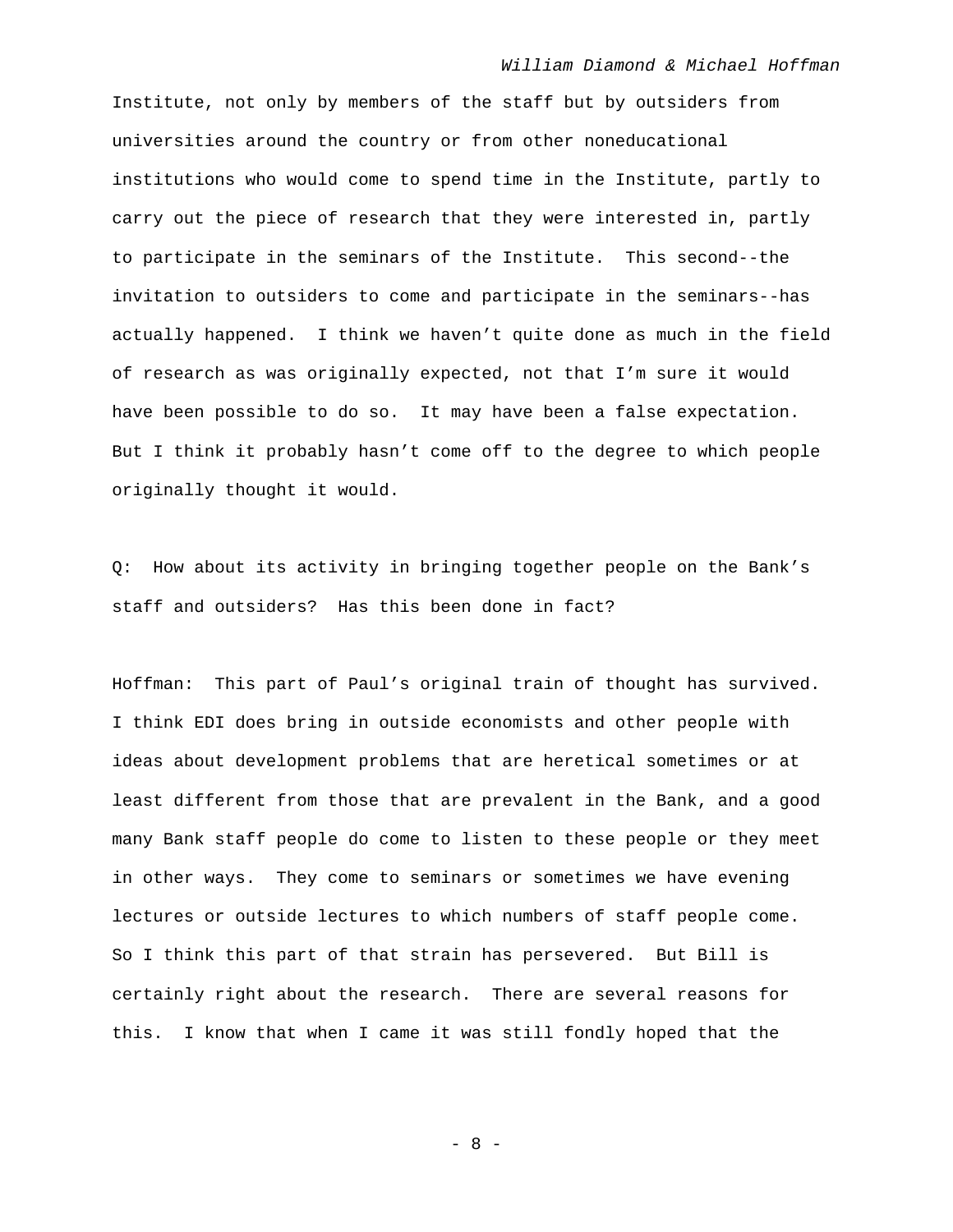teaching part of the work, the instructional part of it, would not by any means occupy the full time of the staff and that the staff would have a substantial amount of time to put down its thoughts on paper and do research or what have you.

This has not turned out to be the case. The instructional part of the work has been more demanding than was perhaps anticipated. But the main thing is that the staff of the Institute has been very much more intimately involved with other Bank functions than had been anticipated, and in fact at this moment the Institute has no staff except a director, who's comparatively unimportant, and Ashok Mitra. The rest of the EDI staff are doing operational jobs of one kind or another for the Bank or are otherwise detached. This isn't anybody's fault, and I personally do not deplore this. Since the Institute was set up, there's been very substantial expansion in the amount of money and facilities available for research and development of research of various kinds elsewhere. I don't regret the fact that the Institute didn't develop into a research institute. We have one major research project afoot and that is the Waterston Study on Planning organization, but that's intimately linked with the Bank, because the point of the study is to extract from the Bank's information and experience the facts about development of planning and planning organization in certain of our member countries. Here again this is justified to my mind (and, in fact, everything we do has to be justified as far as I'm concerned) by saying, "Is there anybody else to do this?" and the answer is "no." This is something that's

- 9 -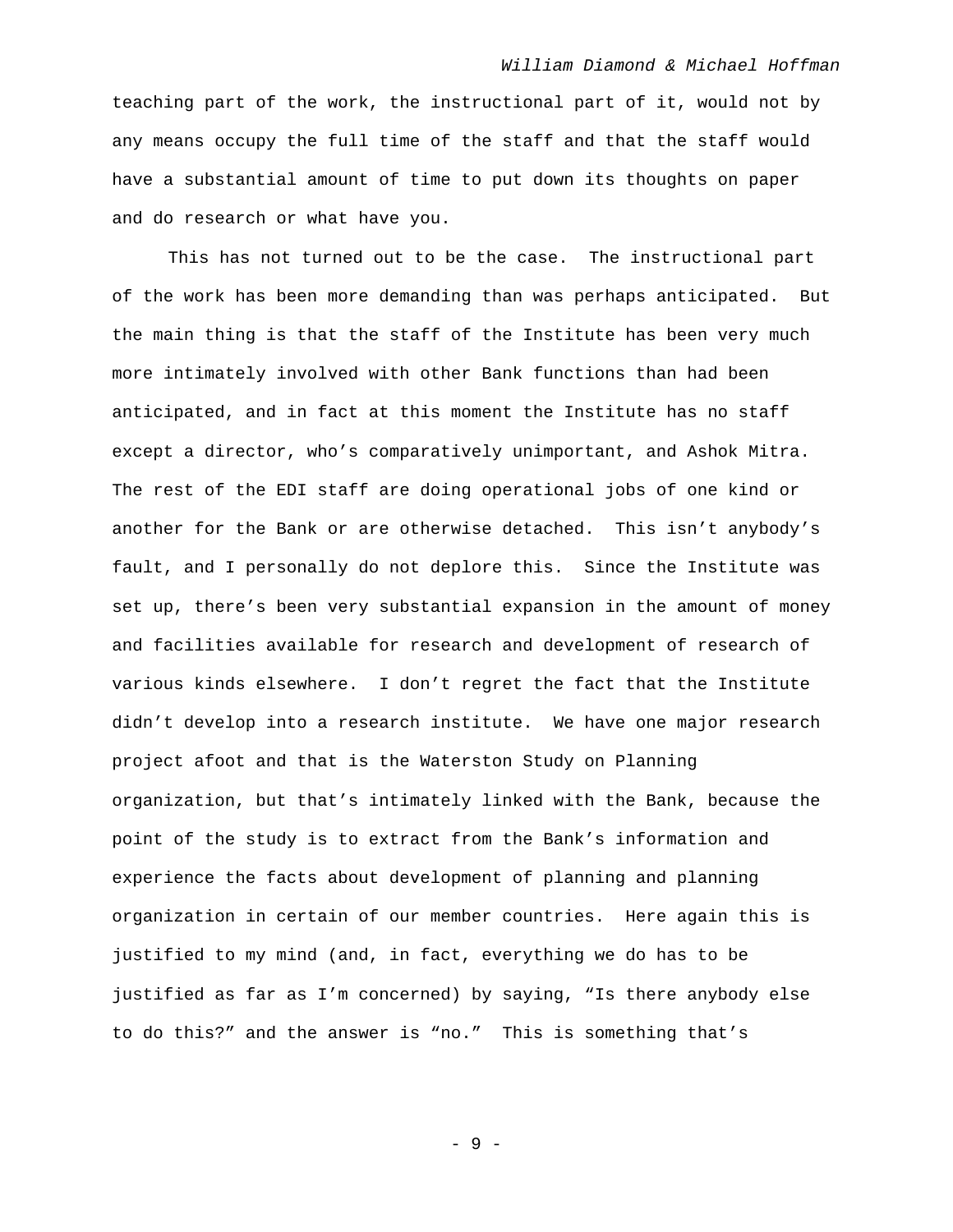peculiar to the Bank. If only we can do it, therefore we ought to do it. But most other research is not in that category, at least not anymore. So we haven't done as much of that as was contemplated and perhaps as we should have done. But if we were going to do more, it would simply mean that we would have to have a much greater staff. We've operated the EDI, in comparison to other things of this kind, with a ridiculously small staff. And therefore, there hasn't been the flexibility in the staff time for much except keeping ahead of the work.

Now, we still hope this will change eventually--that we will have more flexibility. We are expanding the staff to take care of new functions which we'll talk about later. But we still hope that there will be time for staff research, at least some staff research. But we simply won't, I don't think, ever become a place where outsiders will come and do research except insofar as the outsider joins the staff of the Institute for a year or two and may then do some.

Diamond: May I add a word on this? I agree with Mike's views on the research expectations of the Institute and frankly doubt that there has been any great loss, because I'm not sure that the Institute has ever been of any particular significance in this field compared to other institutions. What I do regret, though, is something else. Mike has mentioned Al Waterston and his job and the work that he's doing now in distilling or trying to distill and put in writing some of the Bank's experience in the field of the administration of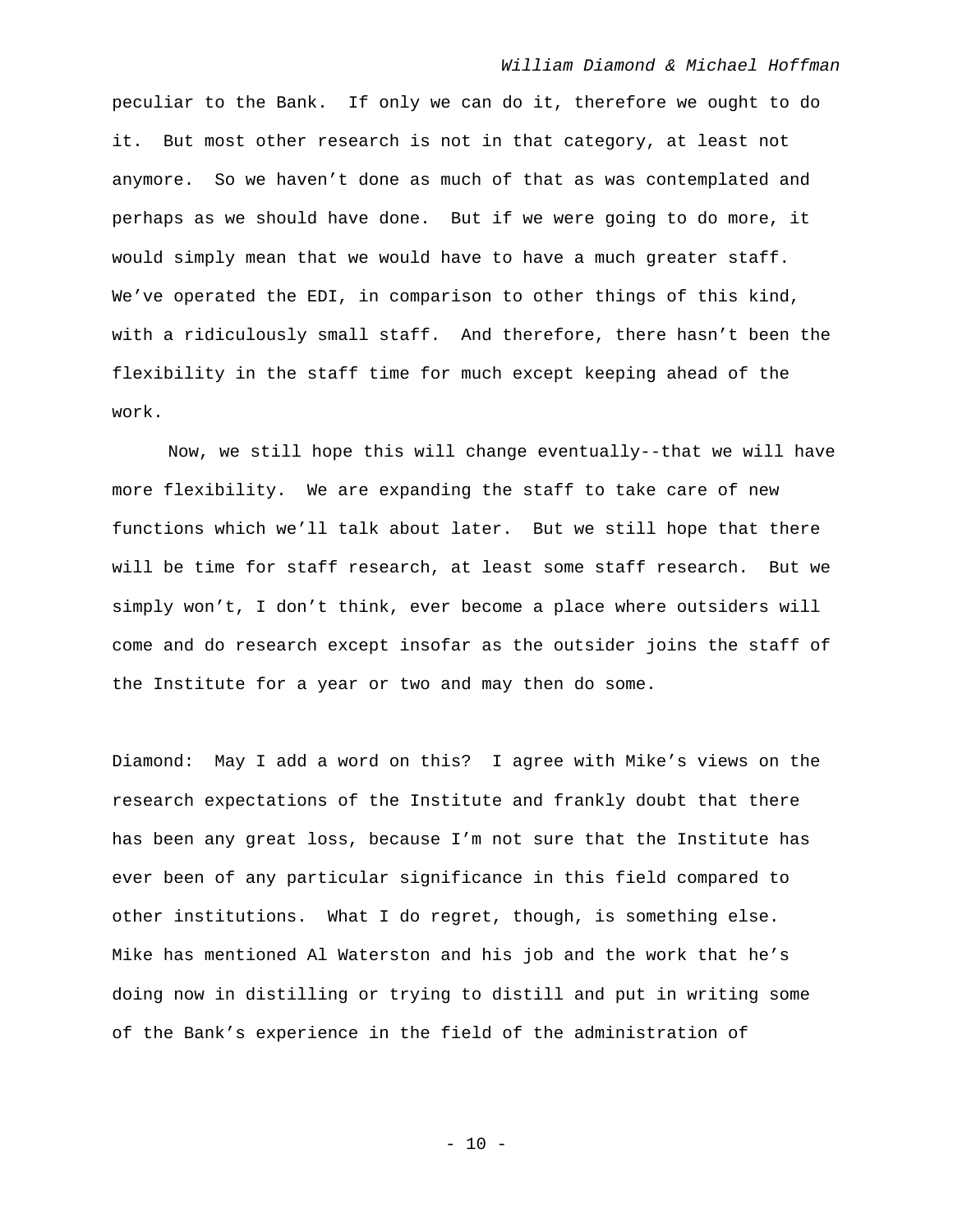programs and in programming.

Another one of the expectations when the Institute was first set up was that members of the Bank's staff especially who were assigned to work in the Institute for a short while would do exactly the kind of thing that Al Waterston was doing so that the Bank's experience could be passed on down not only to the relatively limited number of people who were participants in the Institute, 20 or so each year, but through the written word to a broader audience. In fact, I think Al is really the first person who has had such an opportunity. Whose fault this is or why we haven't been able to do more of that, I don't know; but I do regret that that part of the original expectations, except in Al's case, hasn't quite developed.

Hoffman: That isn't quite true because some of the more substantial outlines that we have produced do in effect do that. I mean if you take the power outline that Sadove and Bohr have done, this in effect is that. And, as you know, in the library that we're putting out we're using some of these things. Unfortunately, as you also know, it's all very well to say that you distill the Bank's experience and put it on paper. Having done that, you still have to run the gauntlet of the area department, and nine times out of ten the area department doesn't want your distillation launched on the waters, which is not a very good mixture of metaphor. But Ben King's project appraisal paper, for example, is in this category. That's one of our more substantial outlines. But I agree with you that we must do more of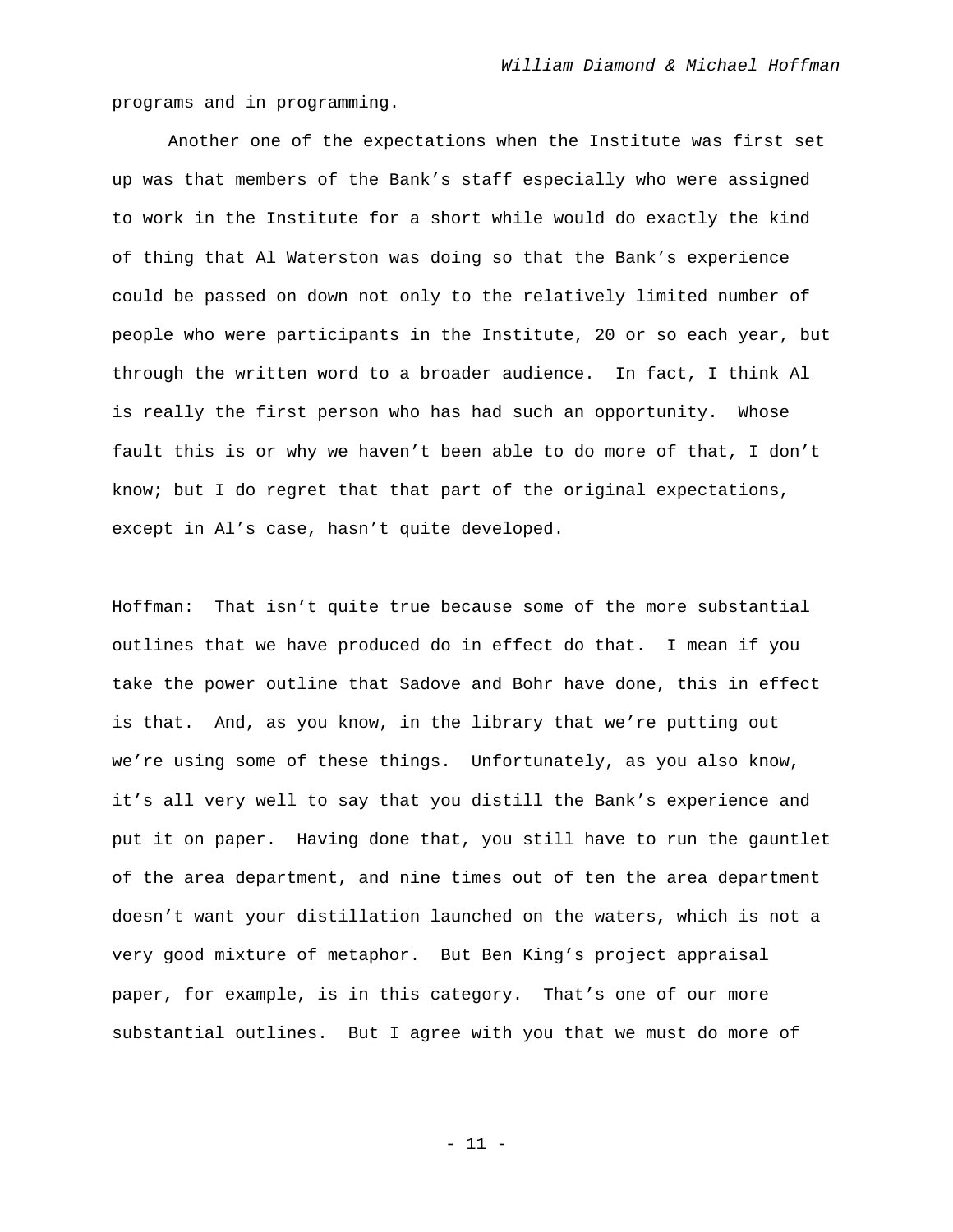Q: I take it that the idea initially was that the EDI be a center where people who had been in the operations of the Bank for quite a while might go for extended periods--maybe six or nine months, something like that--and be free from the everyday concerns of Bank operating policy in order to do some studying and also some writing perhaps about their own experiences.

Hoffman: Well, actually when people from the Bank come, it's for much longer periods than that--a minimum of two years--and then they take part in the teaching operations and in effect run the Institute.

Diamond: Once again if you look back into the old documents on this subject, you will find the statement oft-repeated that a member of the Bank staff who goes to the EDI for two years or more will then be given four to six months before coming back to the staff during which he would write something.

Hoffman: I never saw this.

Diamond: On the one hand, it's splendid. On the other hand, it was also rather preposterous.

Hoffman: It's completely impossible.

- 12 -

it.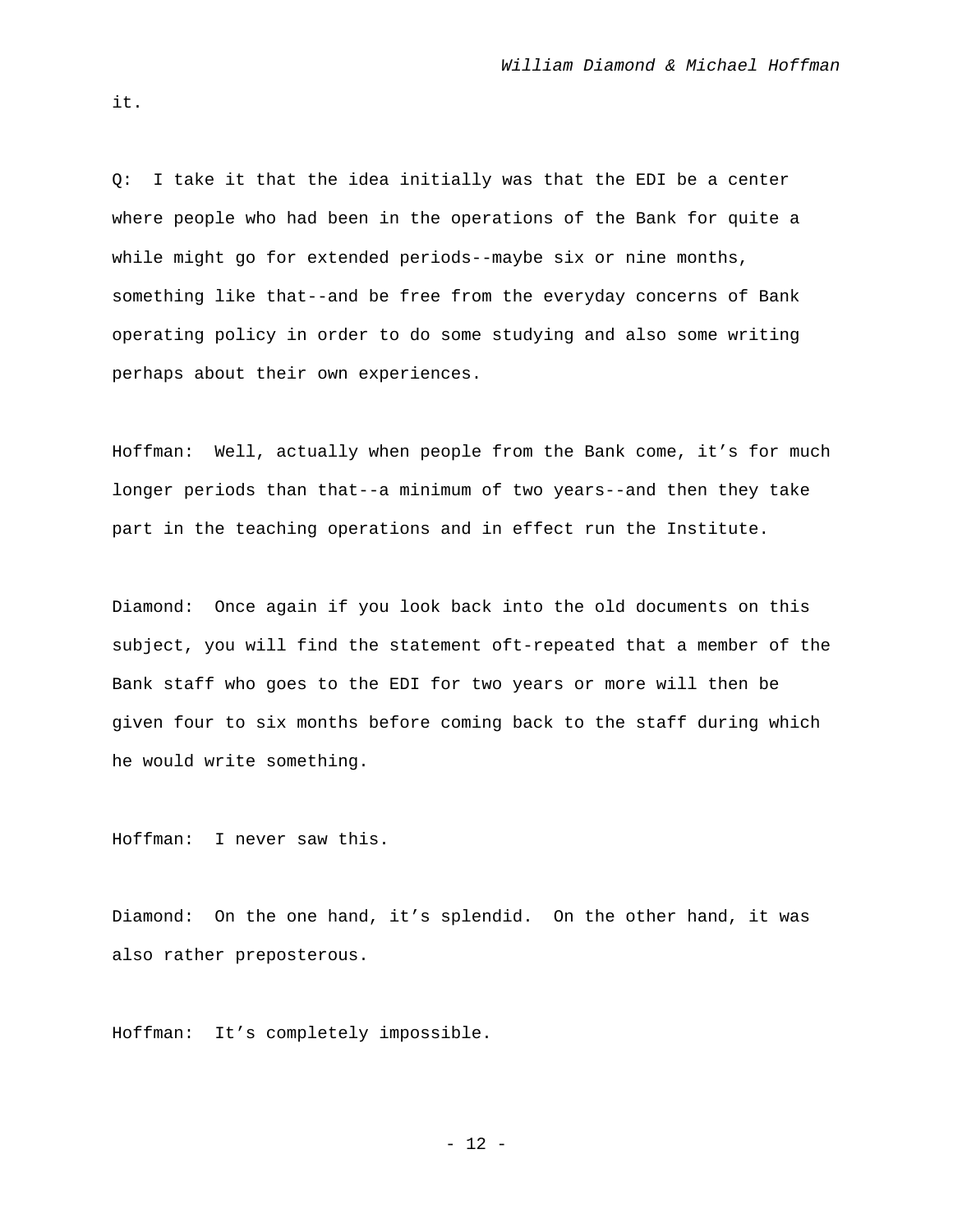Diamond: It was rather preposterous to think in terms of a given period of time, three to six months was the phrase usually used, during which the staff member would write on something. It didn't make any difference what, but the expectation was that he would record his experience for posterity.

Hoffman: This had to be done in the work that goes on. But I still think the main difficulty has been that the Institute as it turns out has been given a lot more of what from our point of view are operational jobs to do than was originally contemplated, because somebody in the Bank wants it or because some member government wants it. We've set up extra courses; we're doing more of it now; we'll probably have to do more. We've sent staff out to take part in sessions, lectures, conferences, other institutes that were working in the field, things like that--universities even. We've been called upon to participate in a lot of general Bank work, committee work, working party type of operations, missions. The staff has been pulled into missions much more than I like and much more than was contemplated. So we haven't been left alone, so to speak, as much as we hoped or at least as much as the founders had hoped.

 This has been both bad and good. It has its bad aspects, but it has some good ones. It means that the Institute staff is certainly not living in an ivory tower.

Q: I thought that initially one of its purposes was to make it

- 13 -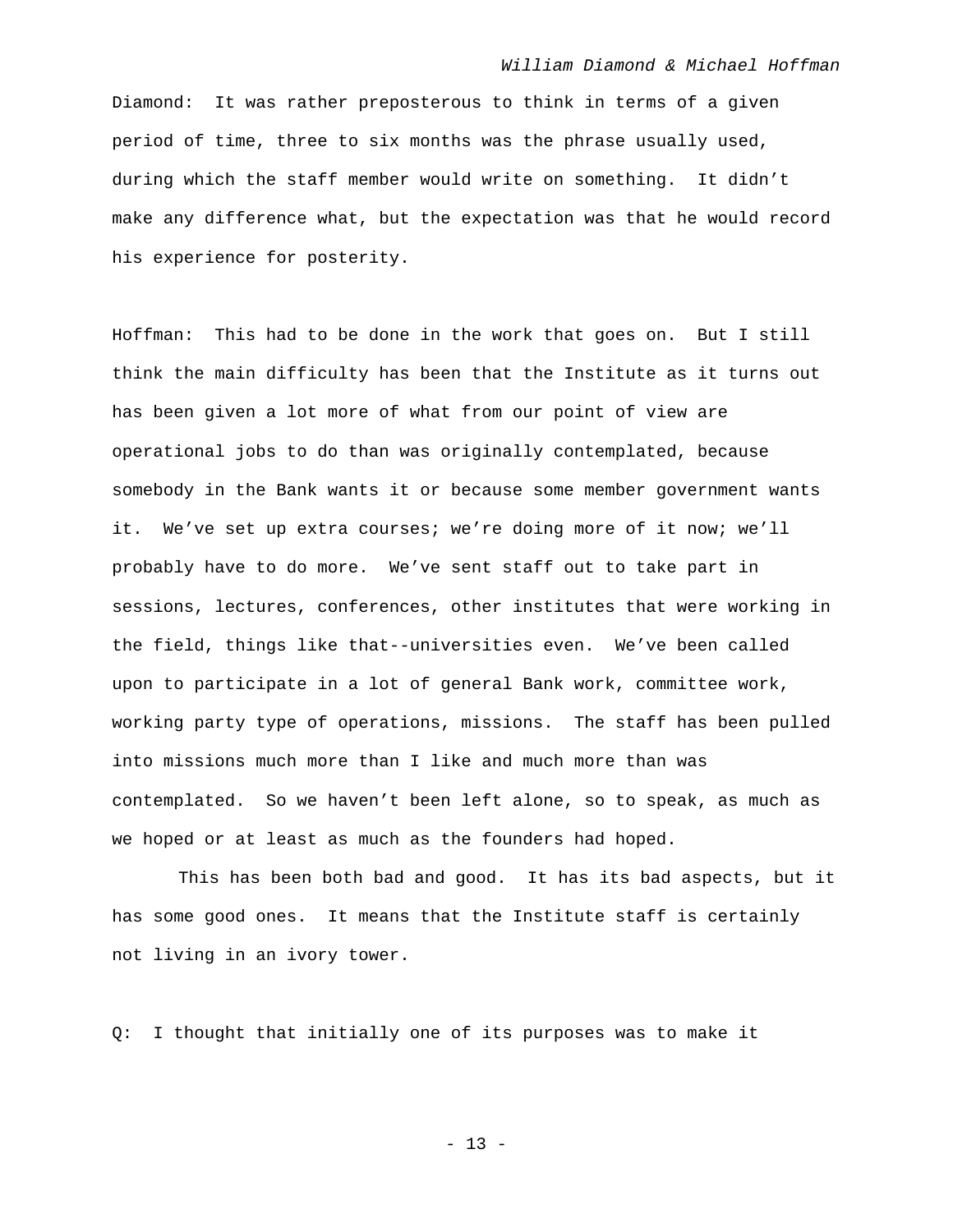possible to live in an ivory tower for a while.

Diamond: I think that's not the right phrase. I would prefer to use the expression that it would provide them an opportunity, aside from their teaching, to think a bit about what it is they've been doing for years without being able to catch up on the literature of the subject that they've been dealing with, which they haven't been able to keep up with because of the day-to-day pressure of work. But I doubt if it's an ivory tower.

Hoffman: Incidentally, the only place in which this other idea does persist, Bill, is in the fact that the Bank now normally sends a participant to the Institute. A Bank staff member, in other words, is given six months out to take the course. Now, the idea of this is to get him away from his work and give him (it's the same theory on which we bring our member government people in) a chance to reflect and take a look at it from the outside, test his ideas against those of other people, catch up on the literature--this kind of thing. So it does persist in a sense there. Unfortunately, we're now so crowded we're having to not have a Bank participant because the demands are too great.

Q: How many people from the operating departments of the Bank have been at EDI for an extended period?

- 14 -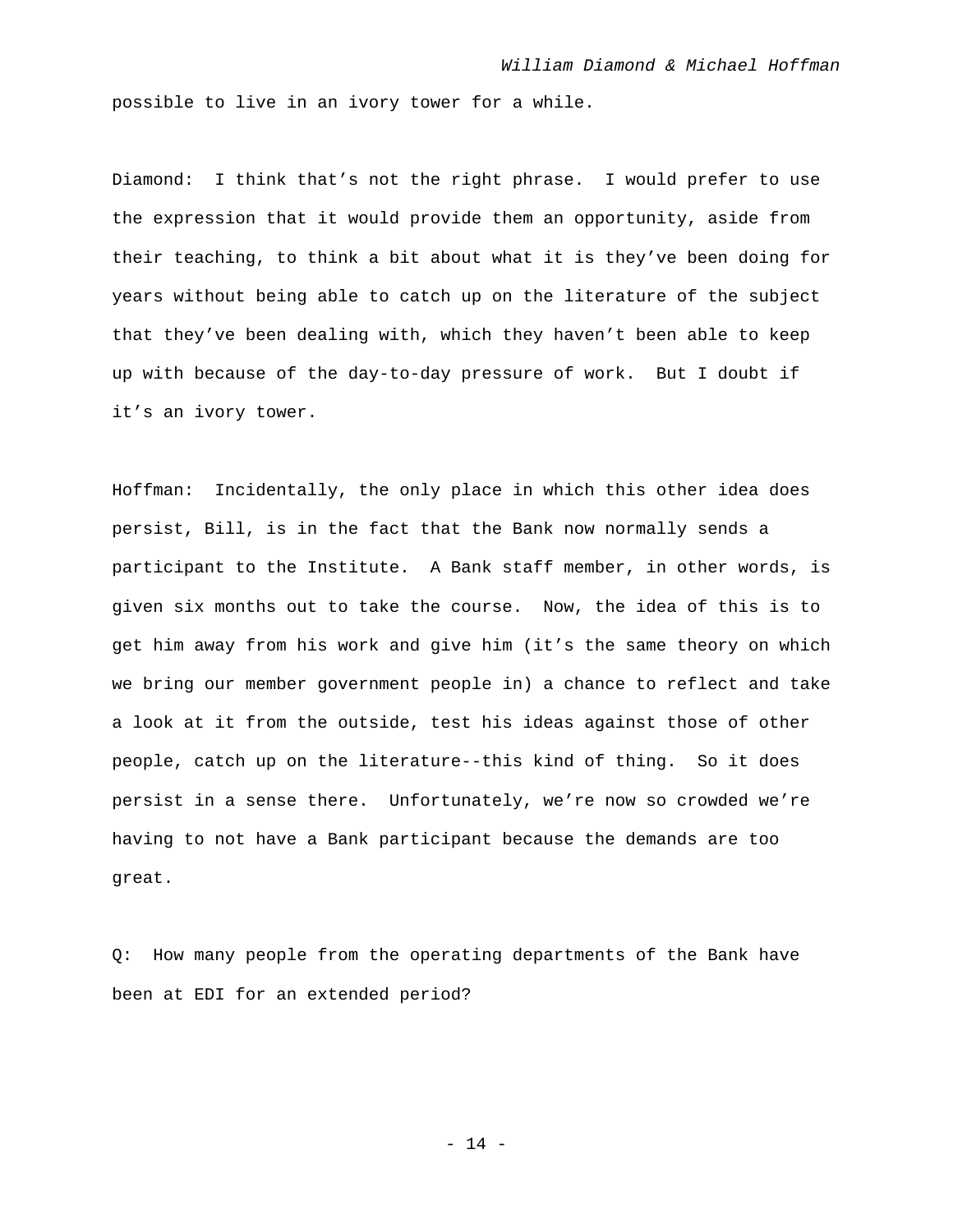Hoffman: You mean for more than one or two sessions a year?

Diamond: Excuse me. You don't mean as members of staff but as participants, don't you?

Q: Yes, I mean people who have been in the operation of the Bank and who are freed from these obligations for several months at a minimum.

Hoffman: As a participant or as a staff member?

Q: Either one.

Hoffman: We've had four participants, I think.

Diamond: Ernesto Franco was there, though, for only three months and Harold Folk for only three months.

Hoffman: Arie Kruithof, Bill Fraser and McKitterick-that's five. Then on staff there have been Diamond--

Diamond: Adler, King, Waterston, Lipkowitz.

Hoffman: You've got to count, I think, Orville McDiarmid, and Loreto Dominguez, both of whom put in periods on the staff. That would be seven.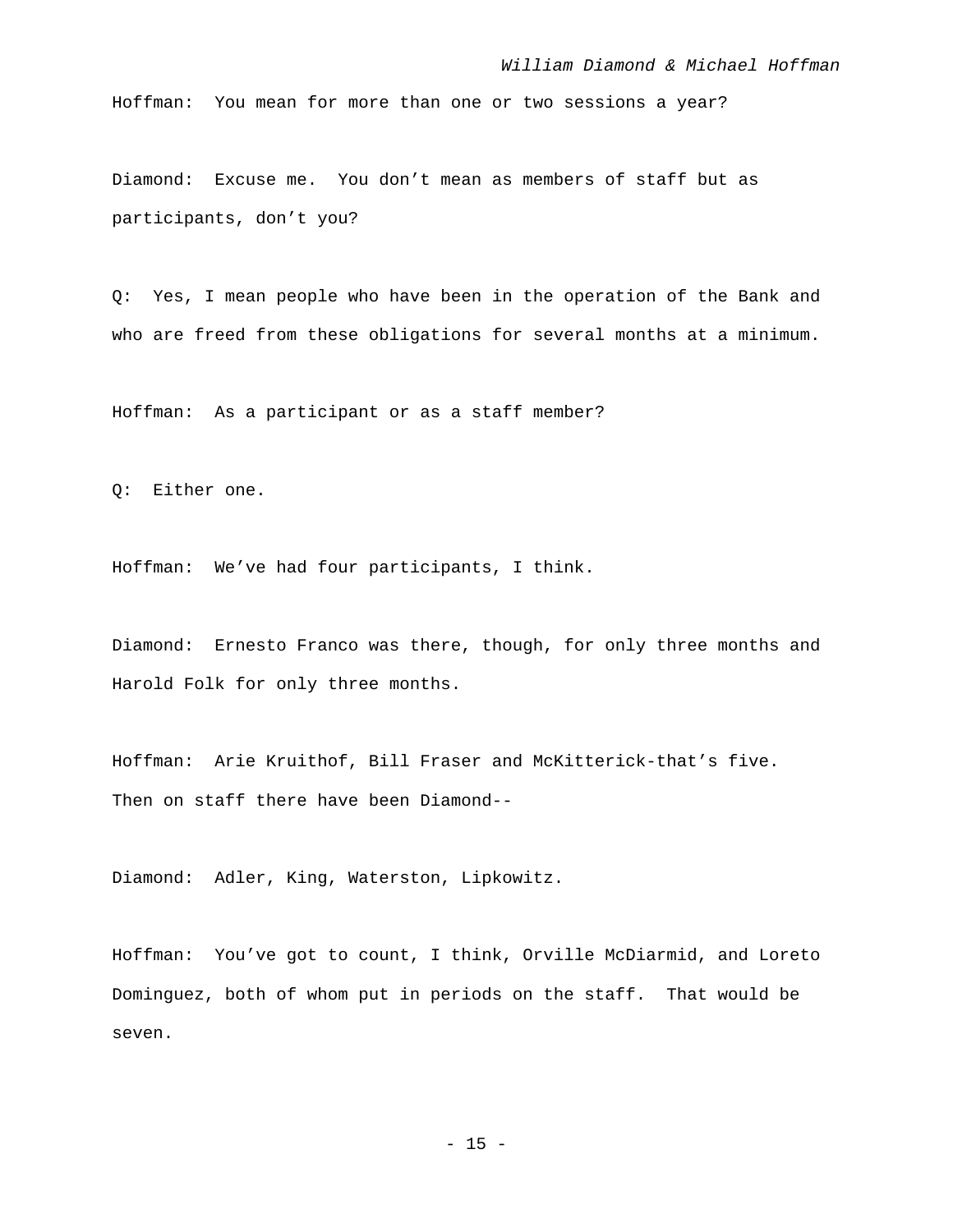Diamond: Plus, of course, one should take into account the fact that aside from the Bank sending regular staff members--that is, people to become regular staff members of the Institute--there are some members of the Bank staff who really have played a very large role in individual seminars and in individual courses.

Hoffman: Who are regular performers at the EDI and for purposes of one or two areas of the world are almost regular staff. Avramovic to an increasing extent is playing this role, spending a very considerable amount of time. And I would say that Ken Bohr and Bob Sadove in recent years--

Diamond: These are more than casual guests.

Hoffman: Yes, they're more than one day a year operations. And then, of course, we've had staff from outside. The principle has always been (anyway the practice) to have one staff member who is not a regular Bank staff man. Up to now it has invariably been an Indian economist, but preferably an economist from some developing countries.

Diamond: Javier Marquez from Mexico--

Q: I don't think it's necessary to be concerned with individuals here so much. What I'm trying to get at is what impact has EDI had on the broadening of the thinking of the staff of the Bank. And from the

- 16 -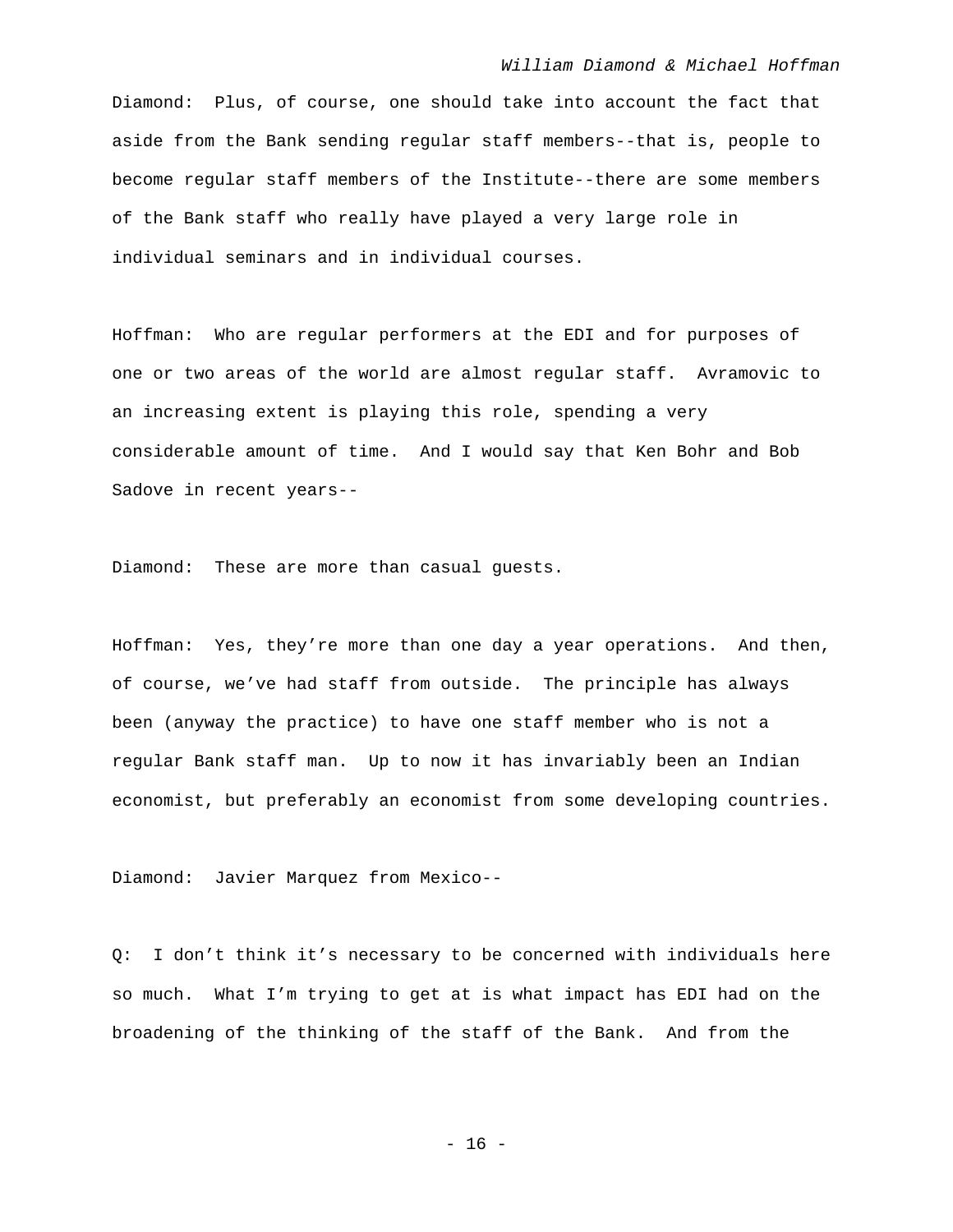orders of magnitude we've been discussing here, it sounds to me like something less than five per cent of the Bank's staff would have been directly involved in any sort of extended way.

Hoffman: In an extended way, yes. But if you take regular contacts, two or three times a year, or something like that, there has been more. And, of course, they have contacts with participants even though they aren't directly involved.

Q: I'm just trying to compare what happened with the original idea. I don't get the impression offhand that it has been vastly significant in bringing the people of the staff of the Bank into contact with people outside the Bank for purposes of contemplation on what I would call deeper research questions of economic development.

Diamond: I think you're right on that. Those of us who have participated in an extended way in the Institute I think are extremely glad of the experience. We've felt that it has had an impact on us. This is true of myself, and I feel pretty certain from what they've told me that it has been true of other staff members of the Institute. But so far as the Institute's having an impact on the general staff of the Bank, I doubt that this has been very important.

Hoffman: Not in a net way, but it certainly was never contemplated that any very large numbers of staff would be up there at any one

- 17 -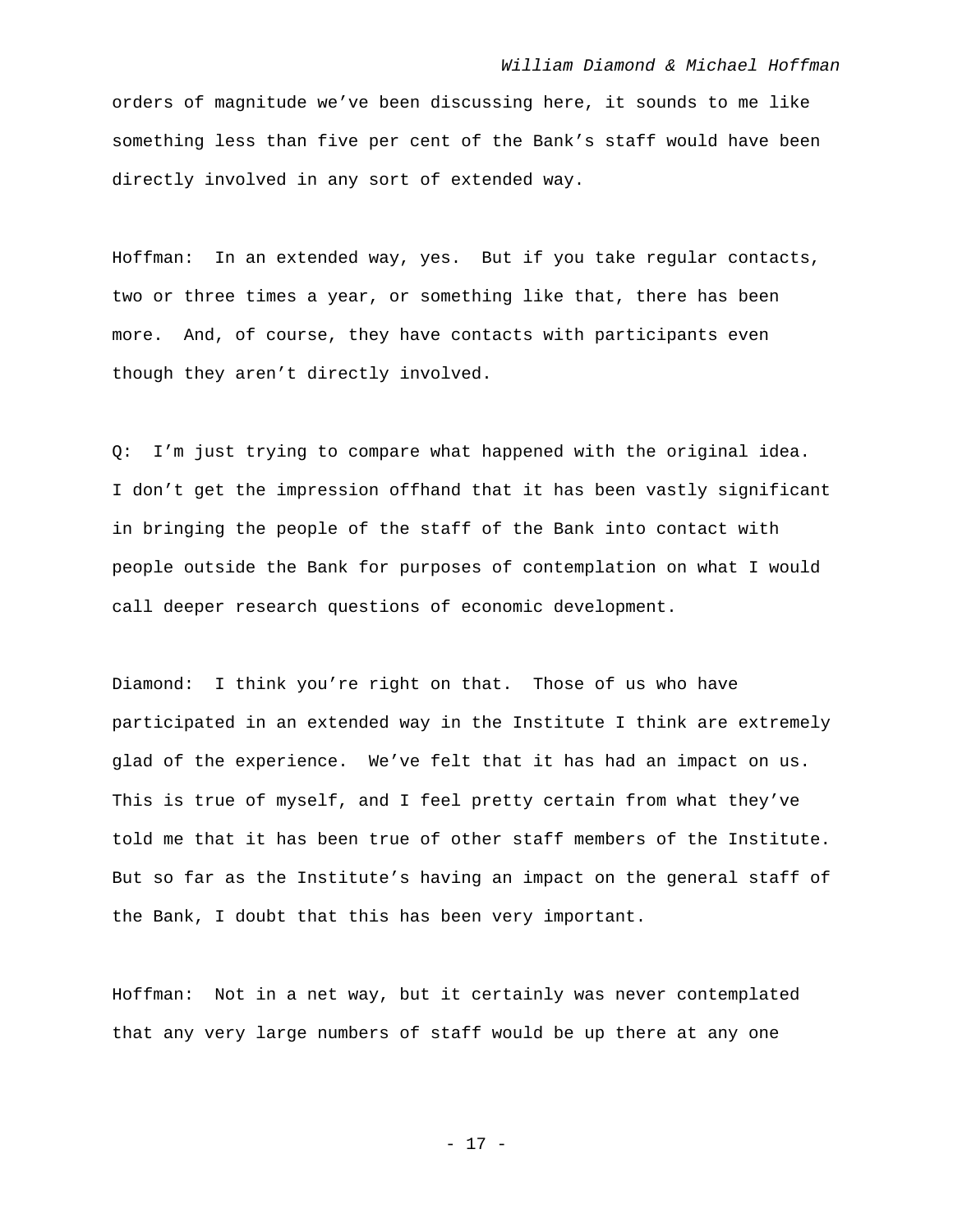time. I don't know. But I've never assumed that it was contemplated that it would be a lot bigger in terms of staff than it has been. The original plan didn't involve more than a small fraction of the staff being subjected to this rotation.

 Of course, the rotation has now broken down, Bill. Ben King is now there indefinitely, so to speak. He came up on rotation. He got interested. He's been named assistant director and seems to want to stay with it. He's not rotating back after a given period. Albert has ceased to rotate because he's involved in this big extensive project that's become quite an operation on its own. So that part hasn't worked either in practice as it was intended, so not as many Bank people have been passing through as would have done. The twoyear rotation, frankly, from the point of view of the director, was a terrible pain in the neck.

Diamond: He had to spend a year negotiating.

Hoffman: Yes, and then when the guy is really digging in and producing some good papers and so on, back he goes. So the two-year rotation is not very efficient. Now we're on a three-year basis insofar as is humanly possible.

Diamond: Starting with myself.

Q: This suggests that the training nature of EDI is to some extent in

- 18 -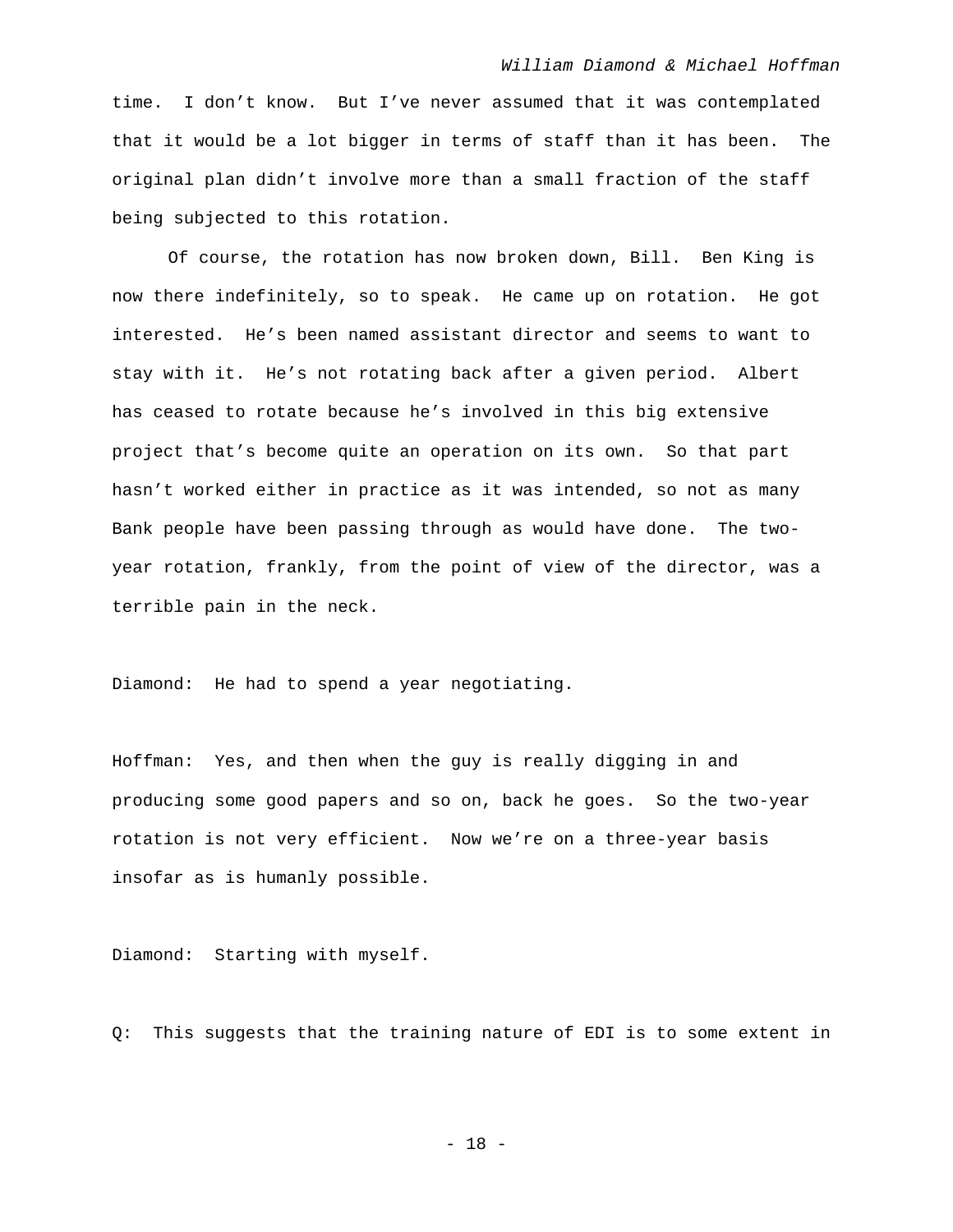conflict with the leave from operations aspect.

Hoffman: There's no doubt that there is some conflict there.

Diamond: Just a moment. The training of whom? This was not conceived of as training for Bank staff primarily. I think that nevertheless Mr. Oliver's comment before about impact on the Bank is a fair one. It was not designed to develop the Bank. It was designed to develop outsiders. But it would be reasonable to expect that what is to me a lively and a stimulating institution, so closely attached to the Bank, so intimately connected with it, might somehow or other be expected to exercise a leavening influence on the Bank in a broader way than simply through the individual staff members who are passed over. This wasn't the intention, but I think your question implied that this was a reasonable expectation. The directors, who have played a role on the Staff Loan Committee, for instance, could have that kind of impact. I wish somehow or other members of the Bank staff would have an opportunity, for instance, to read your outlines. They might be educated that way. This to a great extent hasn't happened.

Hoffman: In project appraisal.

Diamond: Especially in project appraisal. Hoffman: Of course, we're now joining in the training program for the

- 19 -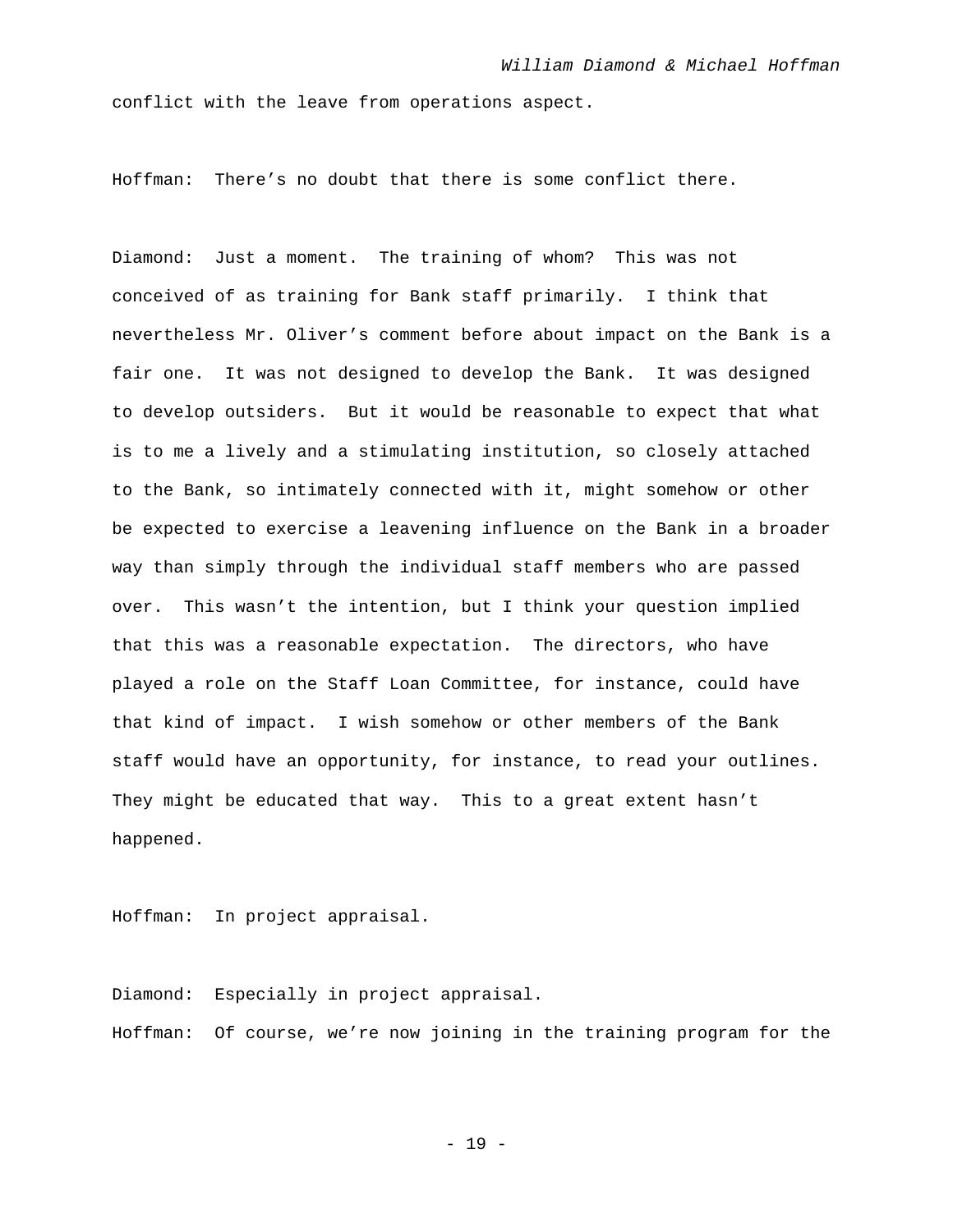junior economists, and to that extent it's being used. But I agree with you. I think there should be more. I don't know what we can do about it. It's very hard to measure.

Q: You understand I'm not asking questions in any attempt to criticize. I'm merely trying to find out--

Hoffman: I do think, though, from my experience in talking with people who have been up there that the interplay between the participants and the Bank staff members who take charge of seminars does have some leavening effect. At least people say that it does. They say they learn from their experience with these fellows. They find out things about their ways of thinking and so on which are at least useful to them. But in an intellectual sense I agree with you. There's not been much. Maybe in the field of project appraisal we've had some impact.

Q: I don't want to prolong this particular aspect of our conversation. I wonder if you would want to make a quick comment. I have been told that in the relatively early days of the Bank that there was much discussion on the part of the staff members themselves with such leavening influences as Mr. Rodan and Davidson Sommers and Dick Demuth and others, who were constantly putting forth new ideas of things that might done by the Bank, that to some extent less of this goes on in the staff now than was once the case. I'm curious as to

- 20 -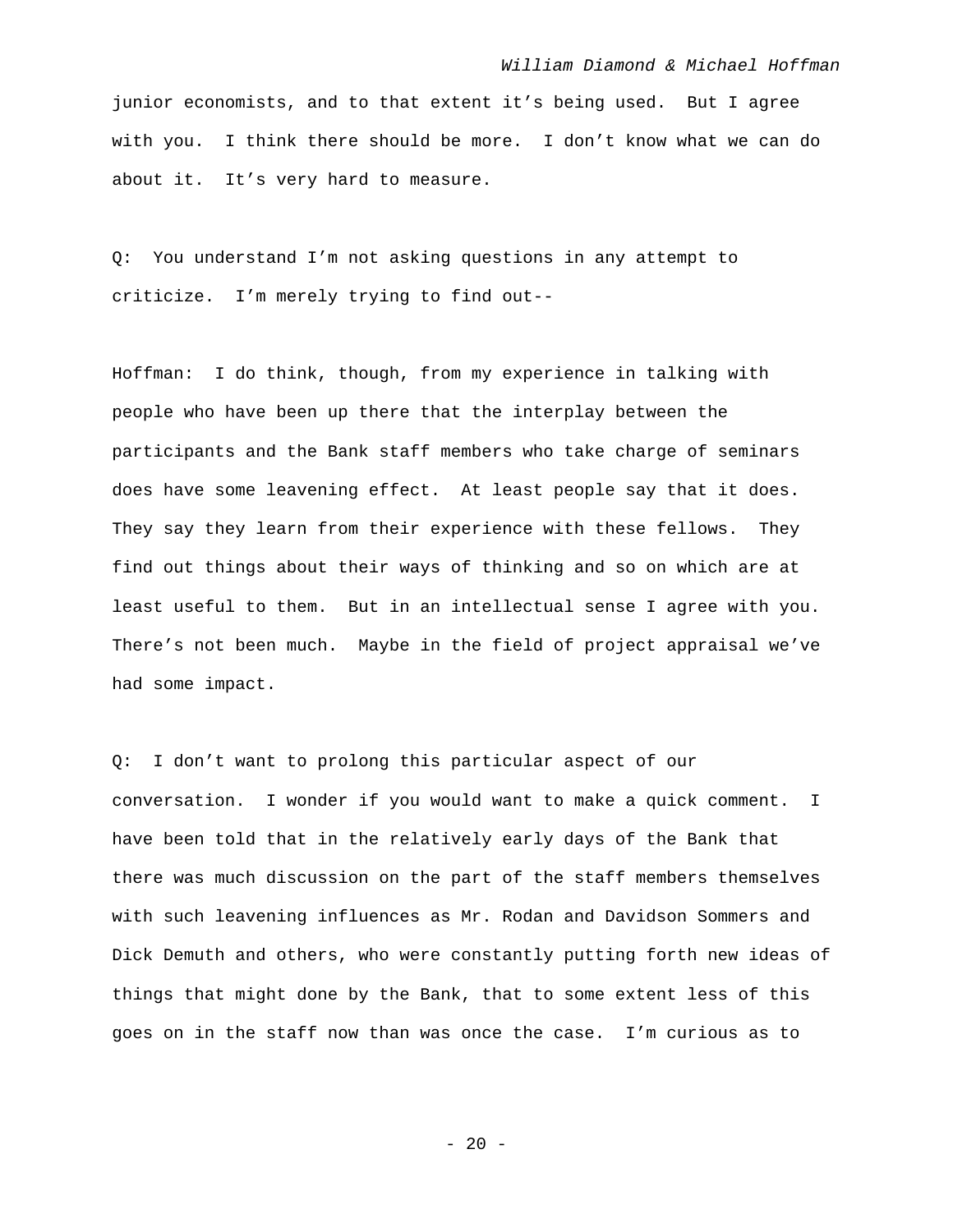whether EDI was able to perform a function in helping to keep intellectual ferment going within the Bank.

Hoffman: I don't think to any considerable extent. Do you, Bill?

Diamond: I'm not sure that I would agree with the assumption on which your question is based, that there are fewer ideas now than there were ten years ago.

Hoffman: I don't know any bigger idea than IDA, which has developed in the Bank in the last five years.

Diamond: Or the Development Advisory Service. And God knows the same views with respect to the greater role that research ought to have in the Bank and the building up of a proper economic staff and so forth are as prevalent today among the minority as they were a few years ago.

Q: One question on another aspect of the idea: Have people from the outside been invited to the EDI who have given fellowships or anything like this in order to allow them to study the operations of the Bank?

Diamond: Outsiders were to study the Bank?

Hoffman: Come into the EDI for periods and do research--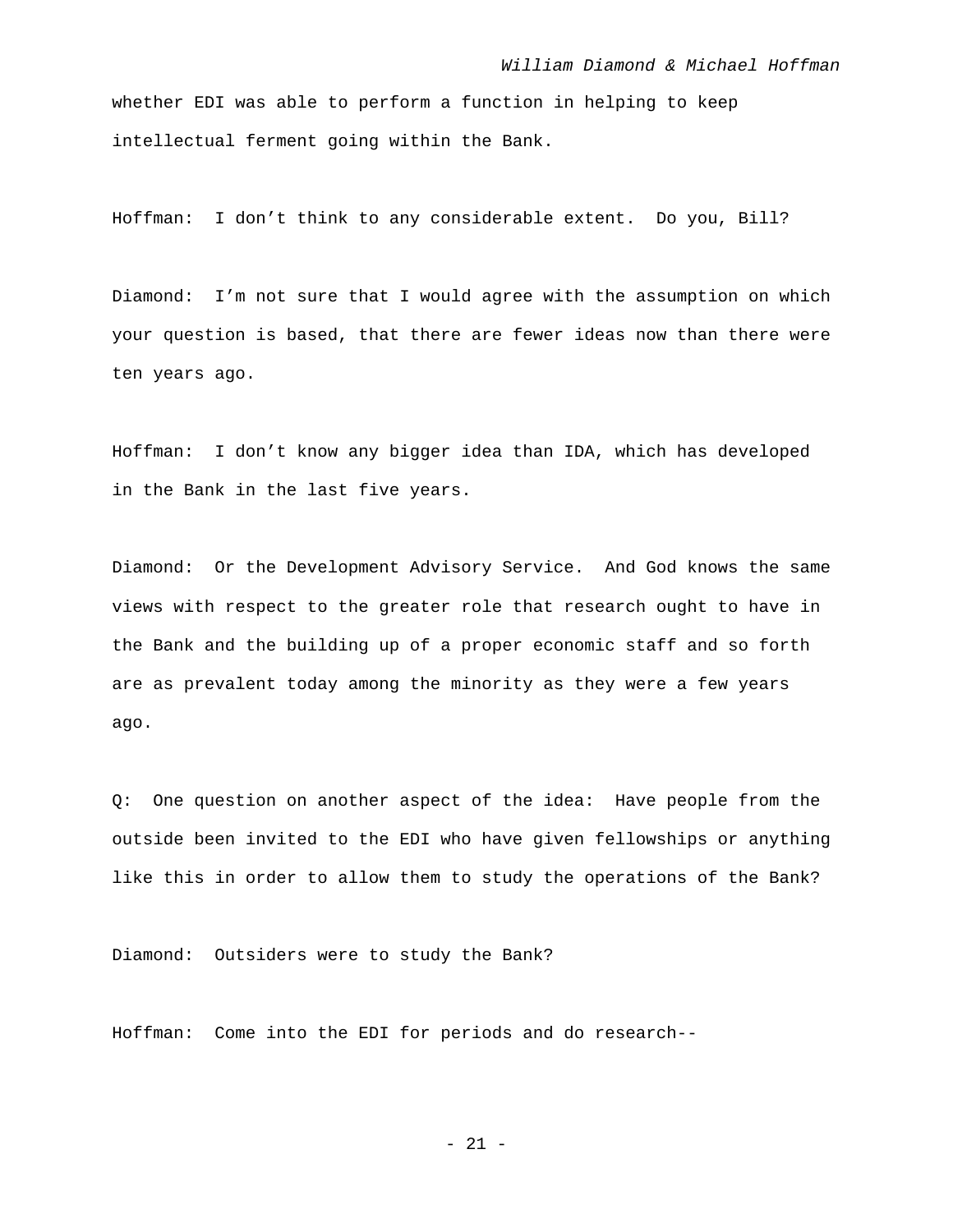Diamond: Yes, but not for the purpose of studying the Bank's operations. Let's say that Mr. Tinbergen was fed up with Holland for a while and was working on a particular monograph or what not. Because Tinbergen was the kind of man who would be of some use in the Institute, the thought was that he, for instance, and I've just picked his name out of the air, might be invited over to spend a year during which he would give (as in fact, he has done) a series of seminars, which might take a week or might spread, six or eight lectures, over the course of a year, but could have an office and some facilities for a year during which he would proceed with his monograph. That's the kind of thing. But never for the object of studying the Bank's operations.

Hoffman: We've never done that. We've never had any money to do that.

Diamond: You said something in passing that's worth a comment. I think it was Mike who referred to the problem of the Bank's files. This was quite an issue at the time the Bank was set up. A major reason for setting up the Institute, as you gather already, was to make use of the Bank's experience. It's rather difficult to see how you could make use of this without the use of Bank's documents, and we had quite a fight in the course of 1955, the second half of '55 when the plans were being laid out, the detailed plans for the first course, about the use of Bank files. And there were people taking the

- 22 -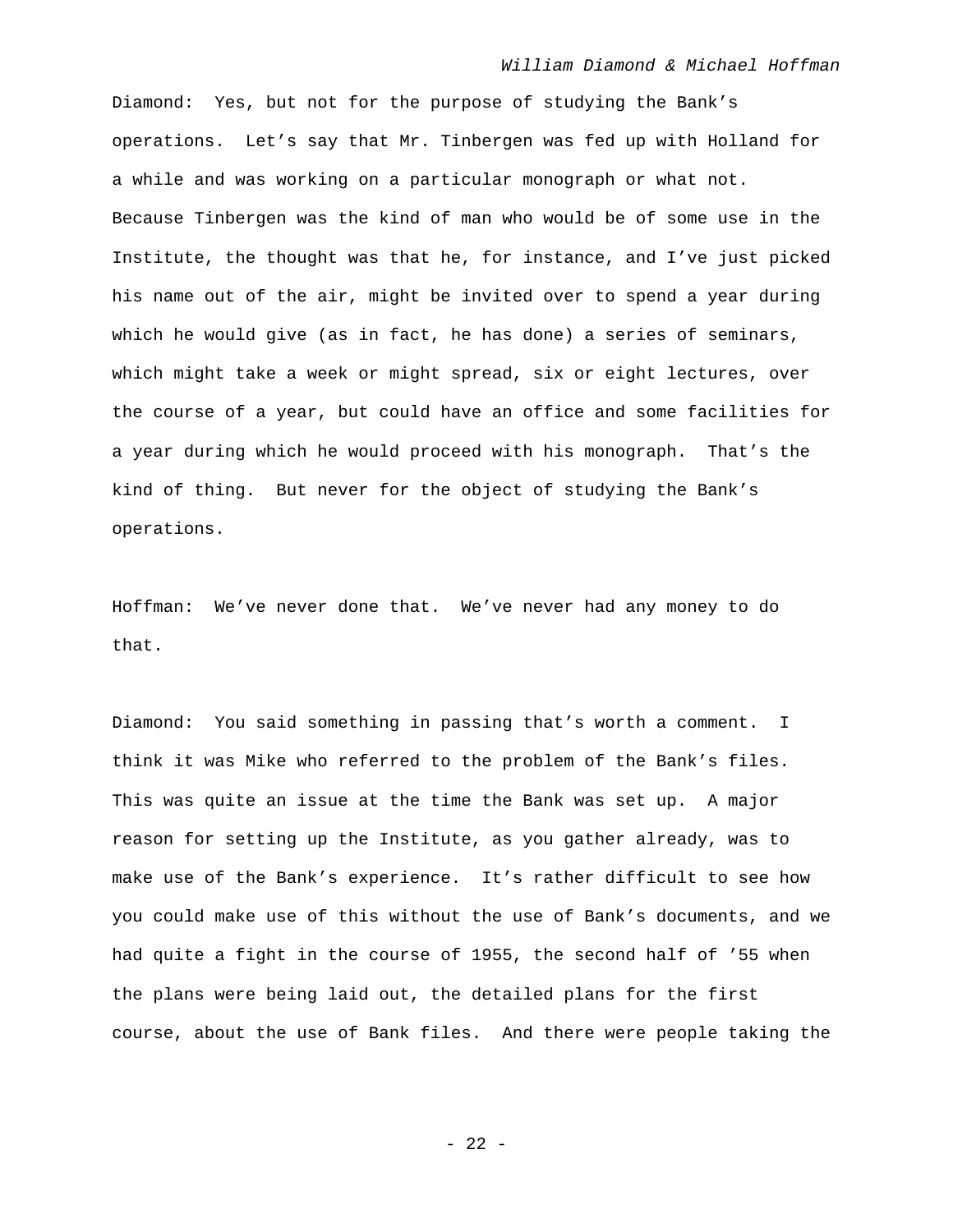view that everything should be made available and people taking the view that nothing should be made available, nothing either in a gray cover or a green cover, to use our jargon. But we won that because it was very easily realized by the management that if nothing was made available to them, it was nonsense to speak of giving them a view, not only of how the Bank works, but more importantly our methods of appraisal and how decisions are reached and how decisions ought to be reached with respect to projects, for instance, and country analyses- economic analyses. We won that battle at the beginning and I think, Mike, that there's been no trouble on the use of documents inside the Institute ever since. The trouble is in making documents available beyond the Institute.

Hoffman: We have really excellent relations on that question now. I can't remember when I've been told by the department that they would rather we didn't do something. Even in green covers: we sometimes, because a thing is current, will want to use a green cover edition. We have had very good success in this. The only thing is, of course, in each case we have to get the permission of the originating department. If we slip up on it--as we may sometimes--we get called to account.

Q: We might talk about the training nature of the EDI for a bit now. What again was intended here and how has this worked out in practice? That is to say, the people who were brought to the Bank from outside,

- 23 -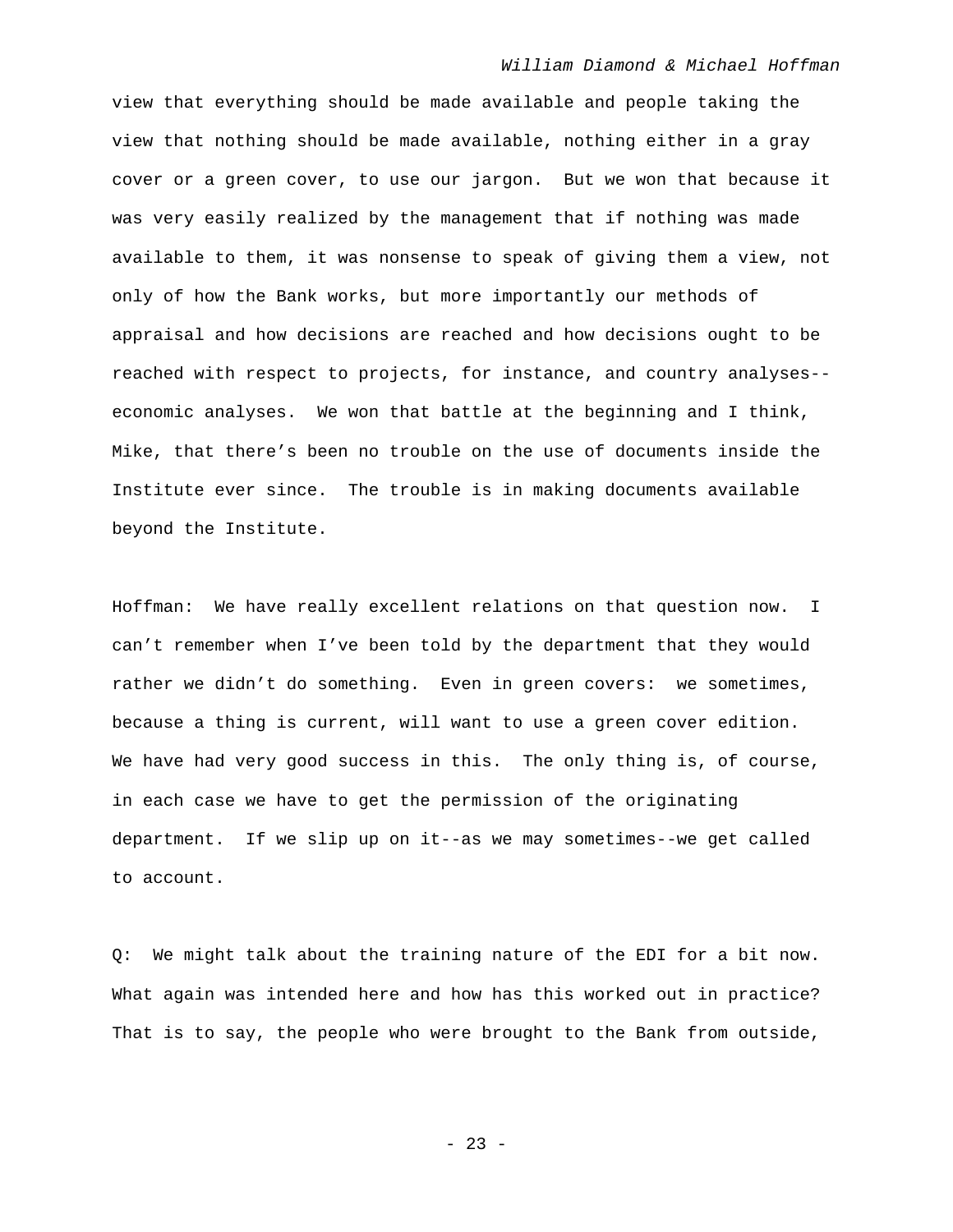the senior level people from the various member governments.

Diamond: It's hard to say anything about this without using words that I think have become clichés in the Bank documents by this time. As I said, the EDI was supposed to give medium- and high-level officials of governments--especially the governments of underdeveloped countries--a broader appreciation of the problems that they need to deal with in the formulation of their development problems and in the execution of their development policies.

Q: Can you appraise the success of this?

Diamond: Well, I have had intimate contacts, of course, with only three courses--the first three of the Bank--up until 1958, and I don't know, except for a few individuals, the people thereafter. Of those whom I saw almost every day of the week for almost six months in the course of three years (and with many of them, by the way, I have maintained contact), I have had the impression that the courses had a very important impact on them. There are some gross exceptions to this generalization that I can point to, and it would be awfully hard for me to document my conviction by pointing to a particular issue, one on which Mr. X took one position when he came to the Institute and then a substantially different position at the time he left, although I could give an example or two from the case of the famous Indian that we asked. But by and large I've had the impression that the fellows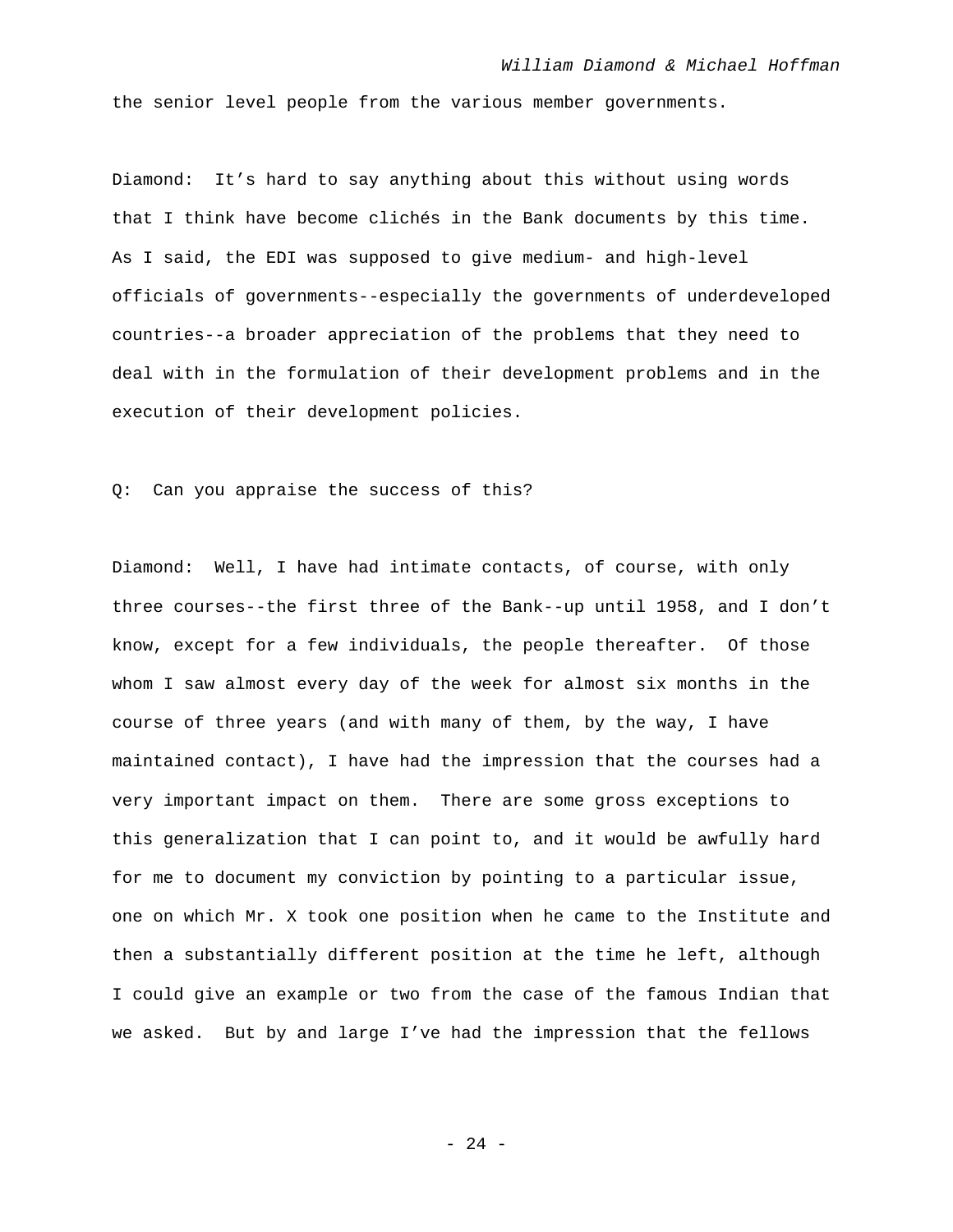have left at the end of six months not with answers to the questions that were bothering them but with a greater awareness of the complexity of the questions and the ways in which one question ties into another.

Hoffman: Let me say that we are making our first attempt at evaluation in a formal sense right now, the usual type of effort through a questionnaire. I haven't totted them up yet. I've read about two dozen or so. We've sent this out to the members of the first four courses, various questions. What you get back, of course, is a self-serving document to some extent, but at any rate we'll get their opinions after a substantial lapse of time. I don't myself attach nearly as much importance to whatever we get out of this (this I'm doing frankly because I feel obligated; everybody asks the question you ask and I'm tired of saying we haven't made any effort to evaluate it--I'm doing this for the board of directors and I will ultimately give them a report) as to the fact that people like Bill and I and others in the Bank see and have contacts with a great many of these chaps after they've returned to their home countries, and I may say that in the Bank even some of those who have been most skeptical about the EDI in recent years have taken the trouble to tell me that they have found even in some of the participants that on intellectual grounds we would have washed out as hopeless: "You know, that man is a very much better man to deal with. He's much more in command of his problems than he was before." I think this is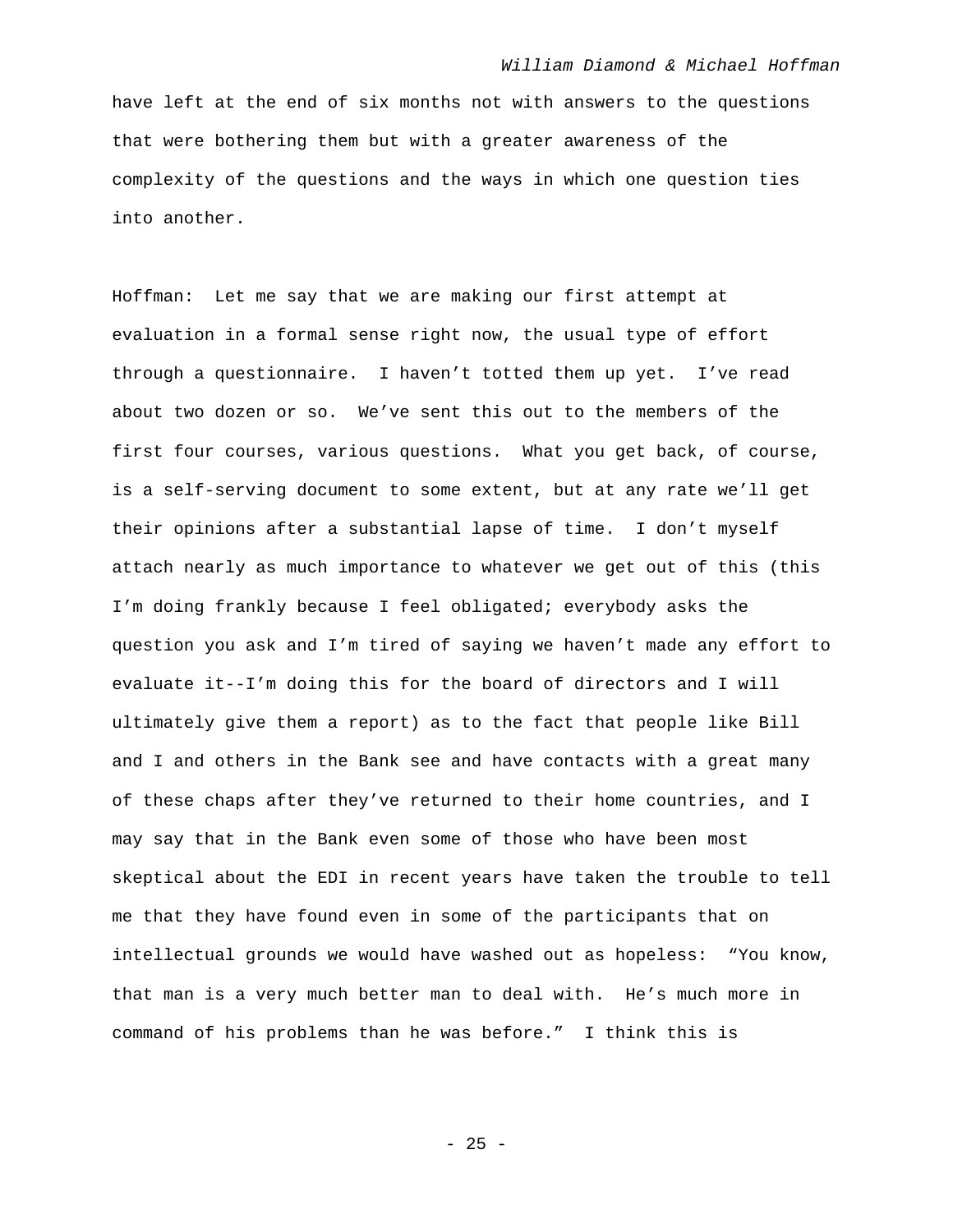undeniable in a great many cases, and I attach more value to this kind of an evaluation than to any formal questionnaire type of thing. As Bill says, there are some monumental exceptions. Some have left public service altogether; one is in jail--that's a revolution problem; we have had several who have suffered from political change. Those were mistakes, if you like, on our part in the selection more than any other single factor. In some cases this is not our fault at all. With the political change it was inevitable, and it doesn't mean that the man wasn't a good man. But I think in most cases the participants themselves tell not only me, which would be quite understandable, but tell other people from whom we hear it that they think that the period was valuable, and they themselves can't tell you exactly why because it isn't susceptible to evaluation in that sense. It isn't like going to a university and then saying, "Yes, I learned this much of calculus and I learned it damned well." Things aren't that way. But this is the way in which we have to try to evaluate.

 Our participants are invariably extremely critical of the course by the time it's over, and we always give them at least one whole day to cast their arrows, which in some cases turn out to be boomerangs- suggestions for improving it, suggestions for change. And we get an extraordinary number. Oddly enough, they tend to be exactly the same suggestions year after year, unbeknownst to the individuals concerned, and they reflect the prejudices and the educational background. But many of them are helpful, and we don't by any means dismiss these. We take them very seriously, and the staff reviews them all. When we get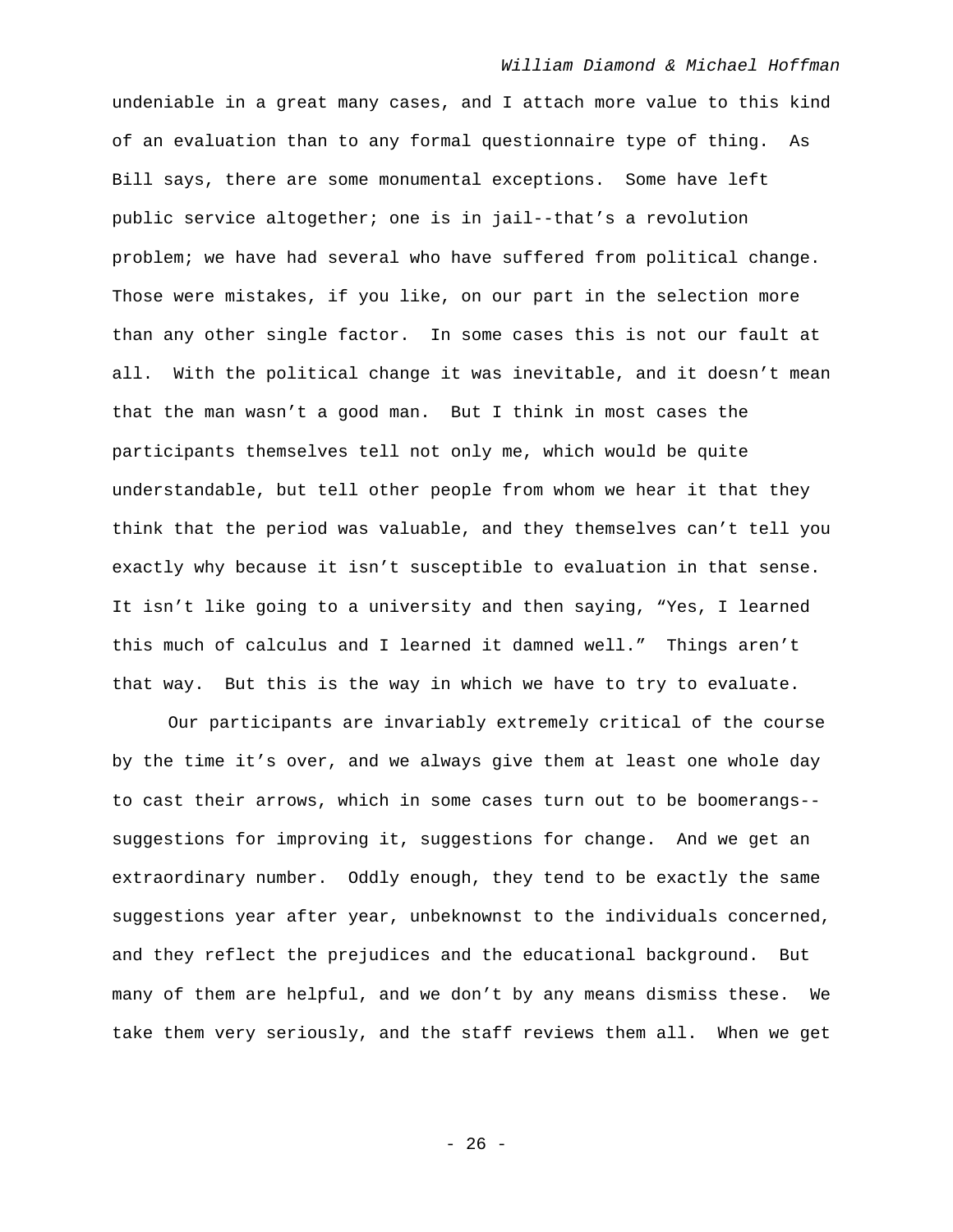a persistent criticism, we tend to attach importance to it. Some of the things we can't do anything about. That is, we work in the English language, for instance. We should do something in another language. Well, the Bank works in English. This is not a matter over which we have control, although, as you probably know, we are working on special short courses in other languages. But many of these suggestions reflect some importance that the participants attach to the Institute, to what they have done and to others.

 An important feature of the thing now is that we are getting second-generation people. In other words, the chaps who are sending present participants are previous participants in quite a number of countries--countries like the Sudan, where we have had a continuous relationship; I mean our chaps are running the ruddy place now. It's almost true in Pakistan. We have had so many of them here that we tend to develop successive generations, so to speak. This to me is another significant indication that people take it seriously.

 Now, a case where we know the man didn't get anything much out of it and where we didn't get much out of him and we knew it at the time, we both knew it and so on was Chile. We've never had any further inquiry from Chile. Now, I'm pretty sure that this is the reason for it. In other words, the man we had himself didn't get much out of it; he didn't like the way we did things; he didn't like how we did it. He was not happy for a variety of reasons. Ninety per cent of it, I think, was because he never understood a word anybody said. That isn't always a barrier to happiness. But we haven't had any reply

- 27 -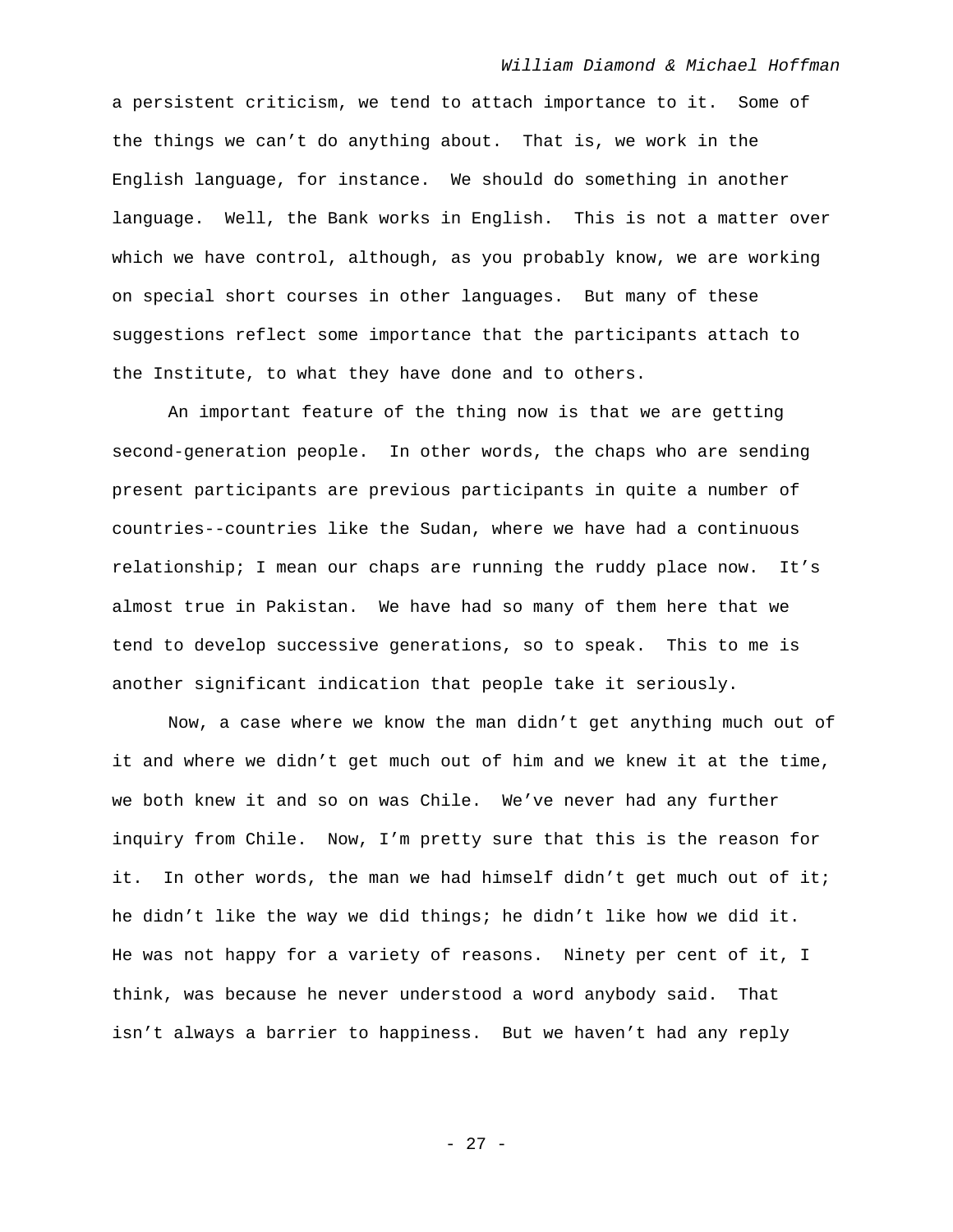from Chile.

 Now, in a case where we had a successful or a good man, shall we say, we'll get more nominations. If not the next year, we'll get them the following year. This to me is very interesting, and I think it means something.

Diamond: You asked for anecdotes, Mr. Oliver. I'm not sure, Mike, that you're aware of the discussions during the first course in the meeting of the Board of University Advisers and of the problem of the evaluation. One particular member of the Board of University Advisers fought hard through two meetings for our giving examinations at the end of each course for the double purpose, first, of giving us a check on our effect, and, secondly, because of his conviction that the only way in which you can get people to study hard and think is by telling them that they don't get a diploma unless they pass an examination. This was a friend of yours on the board, Ted Schultz. He fought hard on this. But the rest of the board and the management of the Institute overwhelmed him.

Hoffman: We're coming back around to this, though, Bill, and I tell you how we're doing it. Not examinations. But we're coming back around to the idea that we need to have an occasional session in which the participants are forced to articulate about what they've been through. But we're doing it through the syndicate approach. We're using the syndicates as a review mechanism, deliberately abandoning

- 28 -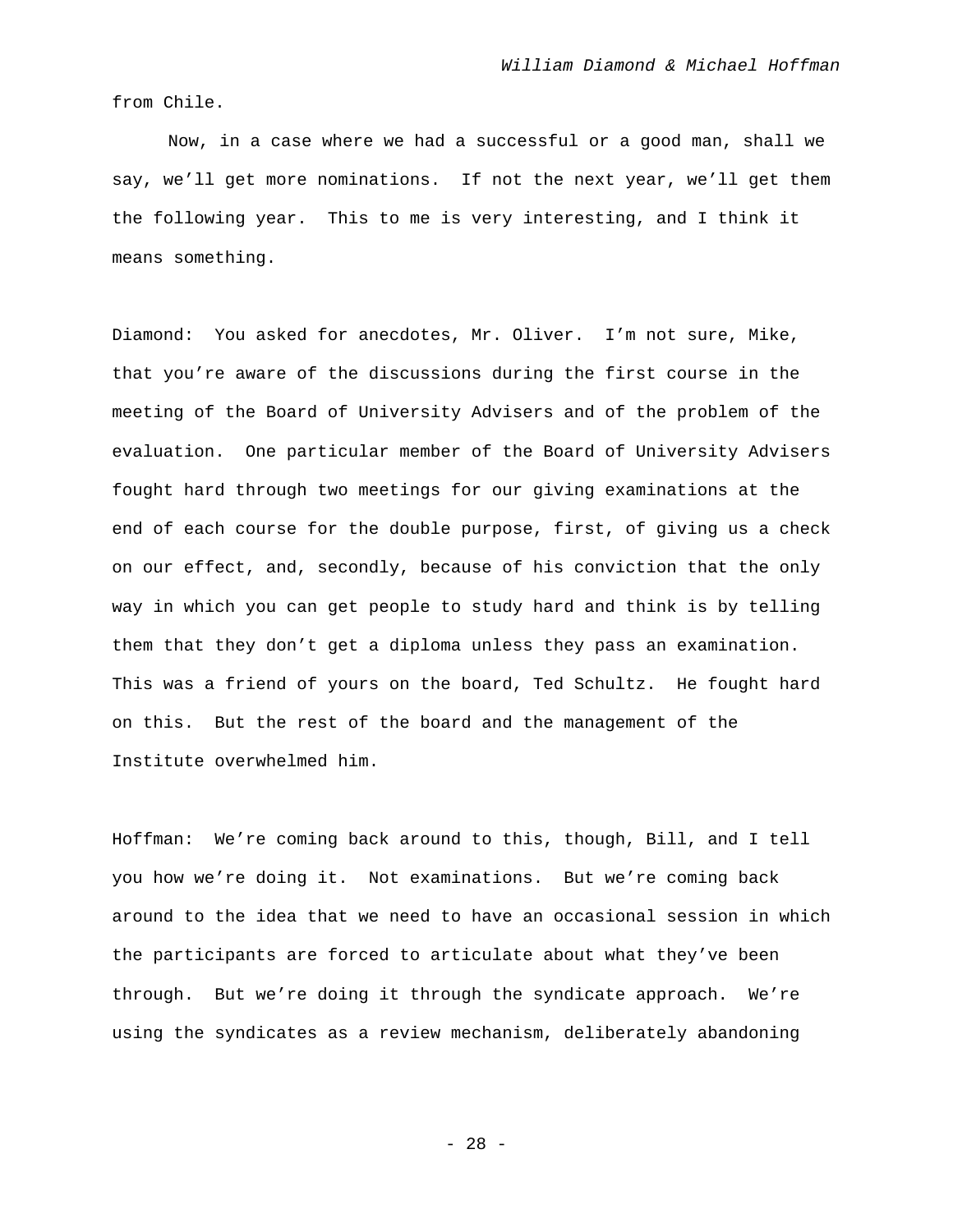the other idea of the syndicates--that it's primary training in procedure in reaching agreement. It has that virtue also. But we're using it this year (I don't know if it will cover all participants) quite frankly partly for our own benefit, because we discovered from this syndicate thing that one thing a syndicate is awfully good at is revealing what they don't know. It's not an examination, if you like, but it's a good way for us to find out who really has grasped ideas and who has not. It's a very good one. So in a sense we're reverting to the idea that something of this kind is needed if only to keep us abreast of what a chap is or is not doing. A syndicate is a wonderful way of doing this. It's very effective for that purpose.

Q: Do you think that EDI indicates that management of the Bank feels that education is an important element in an economic development process?

Hoffman: I wouldn't jump to any conclusions about that in general, but it certainly indicates that the management of the Bank feels that it's part of the Bank's function to do as much as it can to help member governments train the kind of people they need in managing the kinds of affairs the Bank is concerned about. In short, the management feels very strongly the importance of trying to educate, train, if you like--this is the more proper term in this connection- people who will have responsible positions in public service. I don't think you can jump from that to any conclusions about management's

- 29 -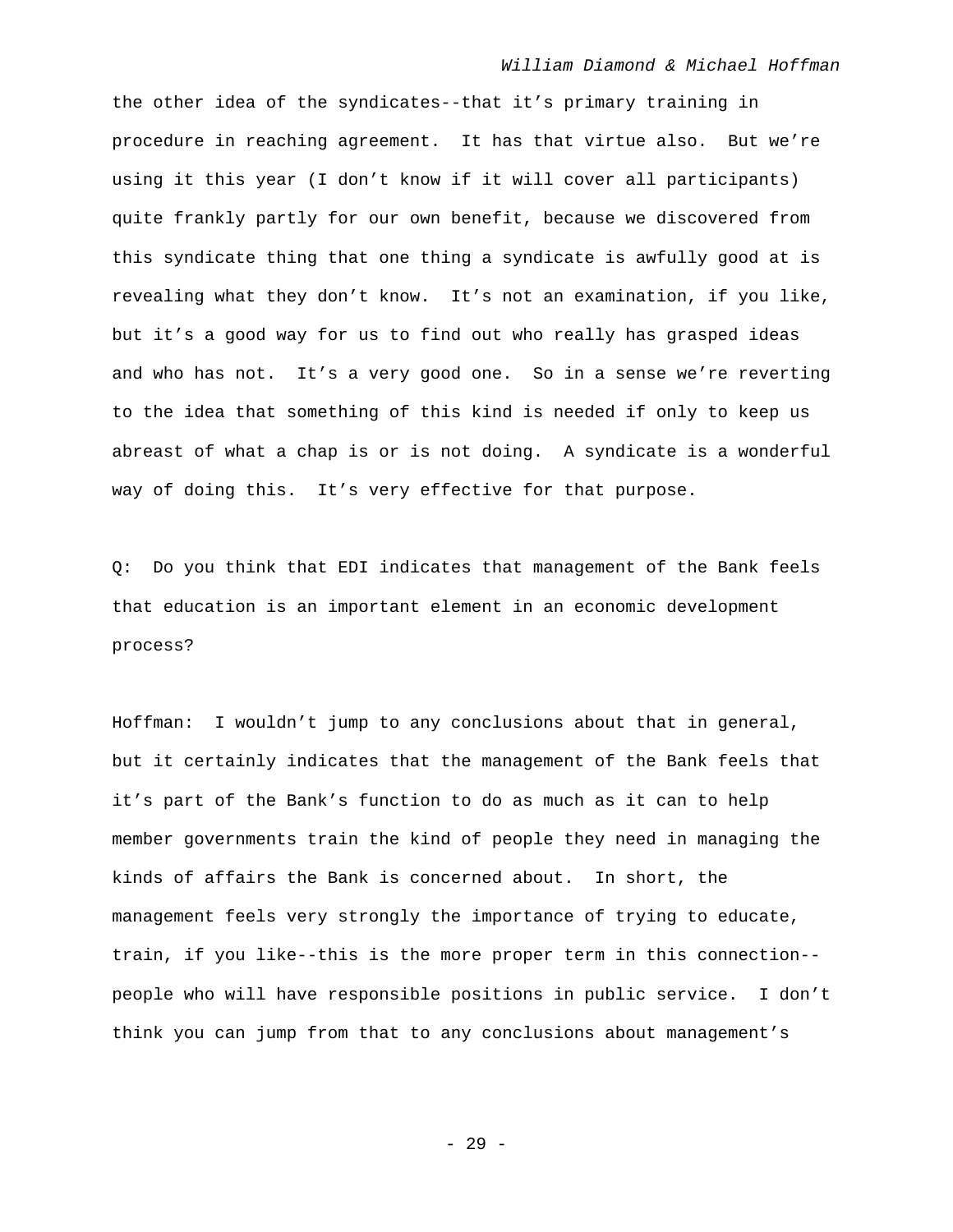views on education as a factor in development, because this is a very complicated question.

Diamond: Well, I would jump to the conclusion, I think, I suspect the management does feel this. Now, this is a long way from saying that the Bank or IDA or IFG should take any role in the financing of education. That's a different subject. There I wouldn't want to jump to any conclusions. But I would guess that this is one of the evidences of the management's conviction or belief on this point. And I suspect that on this question you raise, Mr. Oliver, the management is probably ahead of many members of the staff.

Hoffman: You mean the management of the Bank.

Diamond: The management of the Bank is ahead of many members of the staff of the Bank on the importance of education and training.

Hoffman: Well, the management is ahead of the staff on many things.

Q: Has there been any consideration of vastly expanding the operations here, so that instead of dealing with a couple of dozen people per year, you're dealing with hundreds?

Hoffman: Yes, quite a lot. I have always resisted expanding it in the sense of bringing in more people at one time, because the methods

- 30 -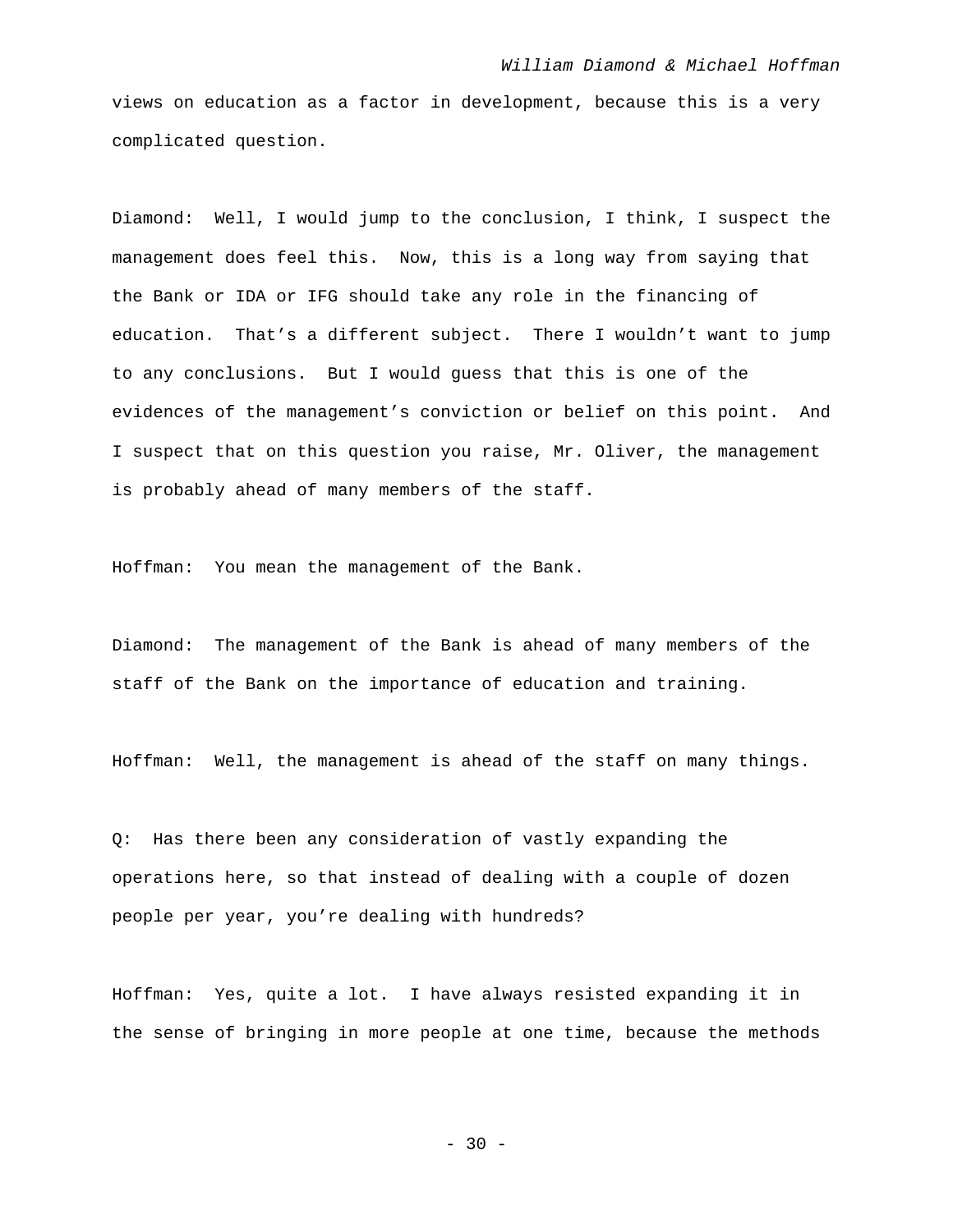that we use and the nature of the relationship is such that when you get very much above 20 people, it doesn't work well. Even last year we had 24 and we were all conscious, staff and participants, that it was a shade over the mark. We wished we had not had quite so many. You're not dealing with a situation where you can have 300 people in a room and lecture to them. It isn't that kind of an operation at all. So I'm against having more people at one time. We could increase the size of the operation in other ways, which is what we're trying to do, but I don't think we can ever increase it by multiples, because you're dealing with a very limited resource--at least to do the kind of thing we're doing. Now, we might be able to do something else on a larger scale, but to do the kind of thing we're doing--we're drawing on operational staff of the Bank and Bank materials for the real meat of our work--you're dealing with a scarce resource. You can't multiply Drag Avramovic by ten. There's only one of him, and he's running a big operation in the Bank. You're only going to get him three or four days a year for this kind of a thing. This is also why you can't do this kind of operation anywhere else. It has to be done at the headquarters of the Bank physically. People have to meet here so that they can meet with the participants and interchange and all that.

 Now, we can do other things. We can do regional courses using our material, our staff, expand our staff, duplicate in short some of what we do here, but of a lower quality, because you will not have the man who did the Dez project present it and debate it with the participants. You'll have one of us telling about him, which is a

- 31 -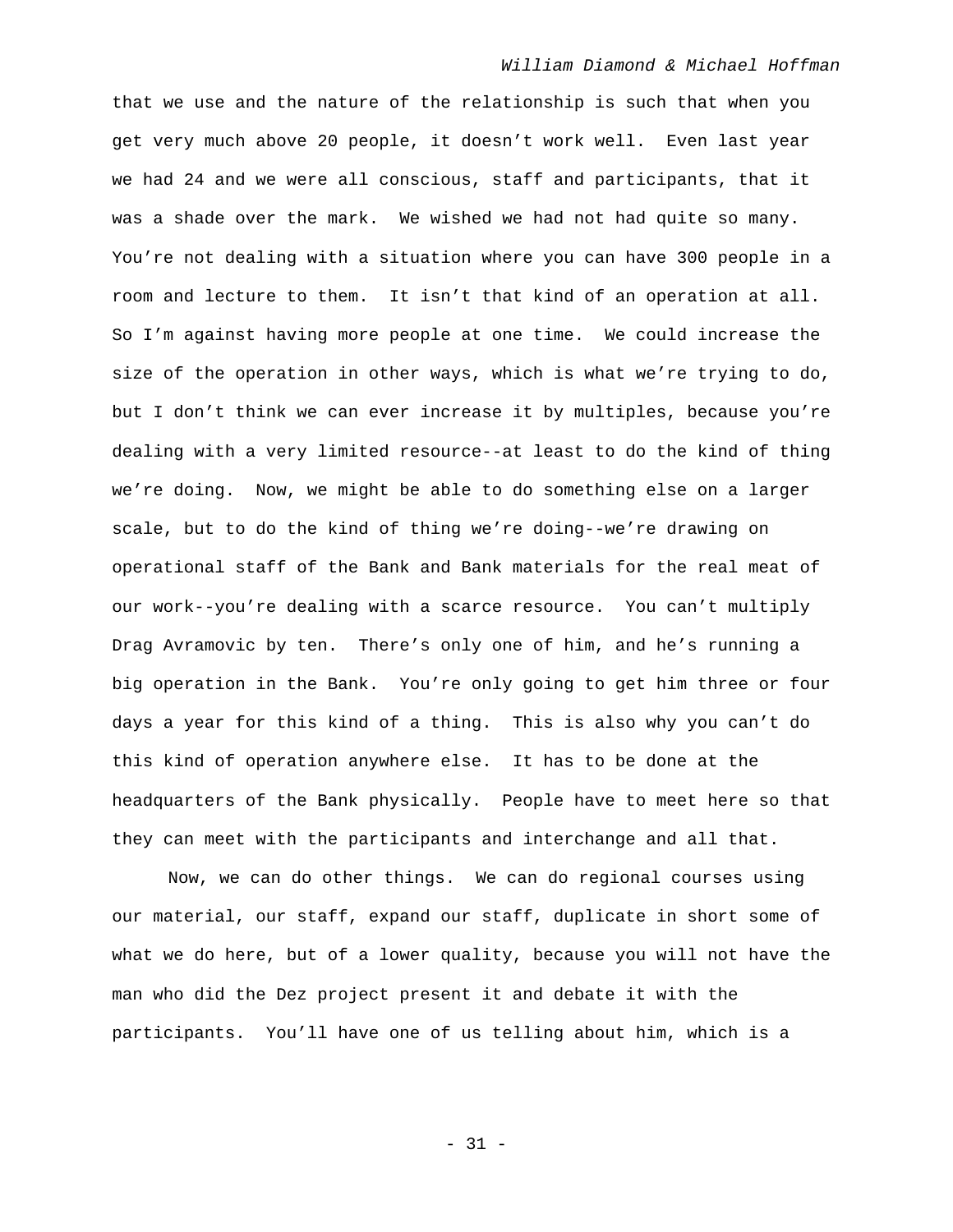very different thing--it's a lower quality type of training. But this we can do, and we're probably going to have to do. Now, as you know, we're giving a special session for the FAO people this year. We're working on a session in the French language for Africans who can't speak English, and this will be a much lower level of sophistication altogether. It's experimental. We were doing one session in the West Indies to people who felt that they couldn't come to the whole course and might come to a short course. We're certainly going to do the same thing in the Spanish language primarily on questions of project appraisal, to get Latin-American administrators who can't work in English. So we can expand in this way. But it's never going to be a volume operation. I just don't think we're able to do it. Actually, we can only expand slowly to do these other things. I've got to get more staff. This staff has to understand the operation; it's got to be able to interpret the Bank's experience. You don't do this overnight. I'm only getting to the point where I can speak with any real confidence about the Bank. For the first time next year, incidentally, I'm going to talk about Bank policy. It's been three years, and up to now I wouldn't have dared do it. I think now that I can. So you can't make this a big volume operation. You just can't do it. And I don't think it's necessary. We don't turn down an awful lot of people even now.

Q: I guess I was curious again about the Bank's attitude toward education as a necessary preliminary step in the role of economic

- 32 -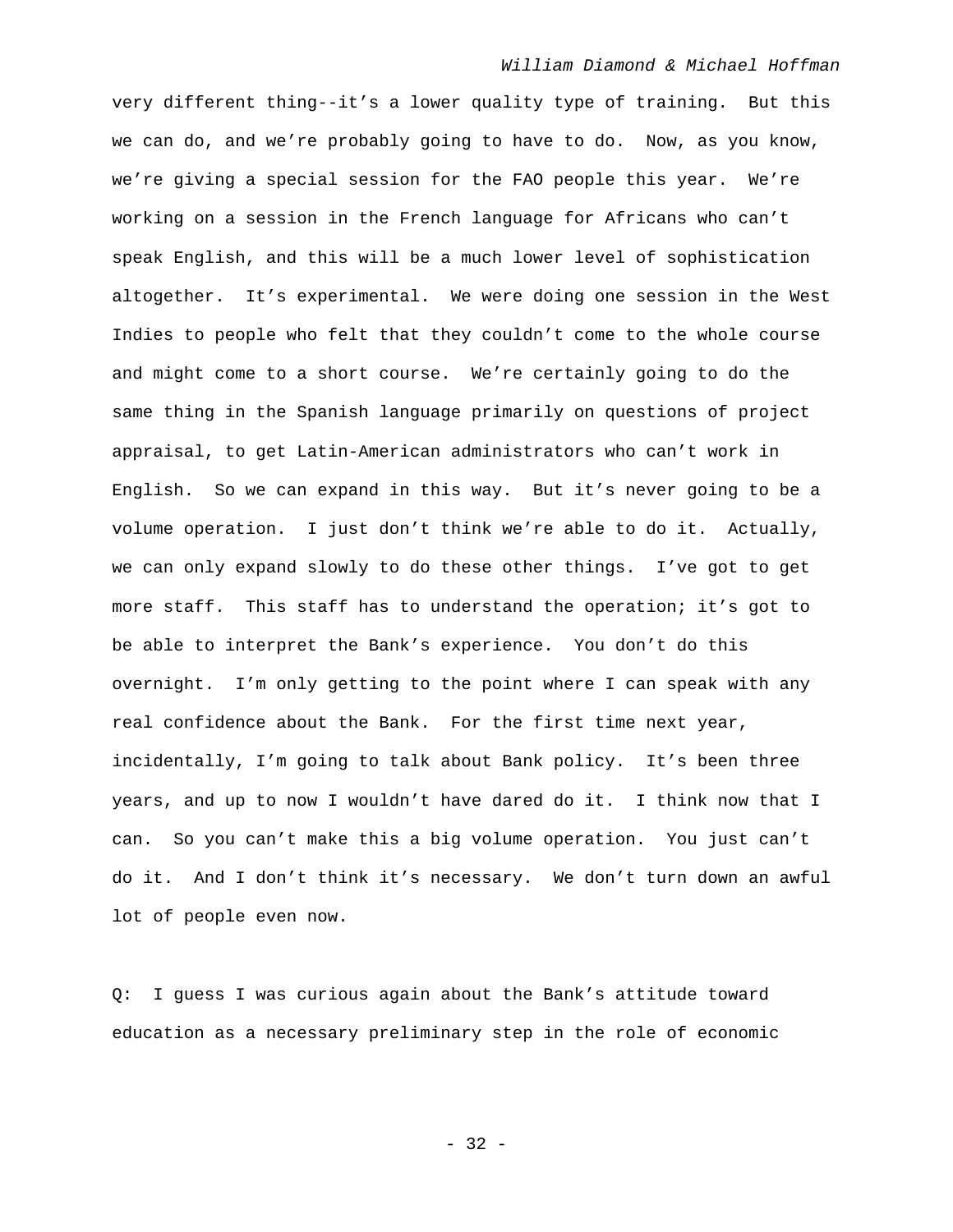development as such. I understand you're saying now that as long as the Bank's staff is going to be concerned with discussing Bank's policy with these people, there's obviously very little Bank staff available for doing this.

Hoffman: No, not simply Bank policy.

Diamond: The devices that Mike and his staff use require not knowledge of Bank policy, but knowledge of Bank experience.

Hoffman: What did you do and why did you do it? This is the question we try to answer from the Bank's experience. What did you do in this case and why did you do what you did? Why didn't you do something else? That is the approach.

Diamond: That can only be done in a limited way and with only a limited number of people at a time. But if you want to give a lecture on how one should appraise a project, a lecture can be broadcast to a thousand people. But this isn't the EDI. It's another animal.

Hoffman: I don't think the Bank would ever want to get into that other kind of business, because I don't think it's necessary. We can help in it. We might even ultimately help to finance--I mean under technical assistance if it's necessary. I can conceive of our doing that, but I don't believe we'll take operational responsibility for

- 33 -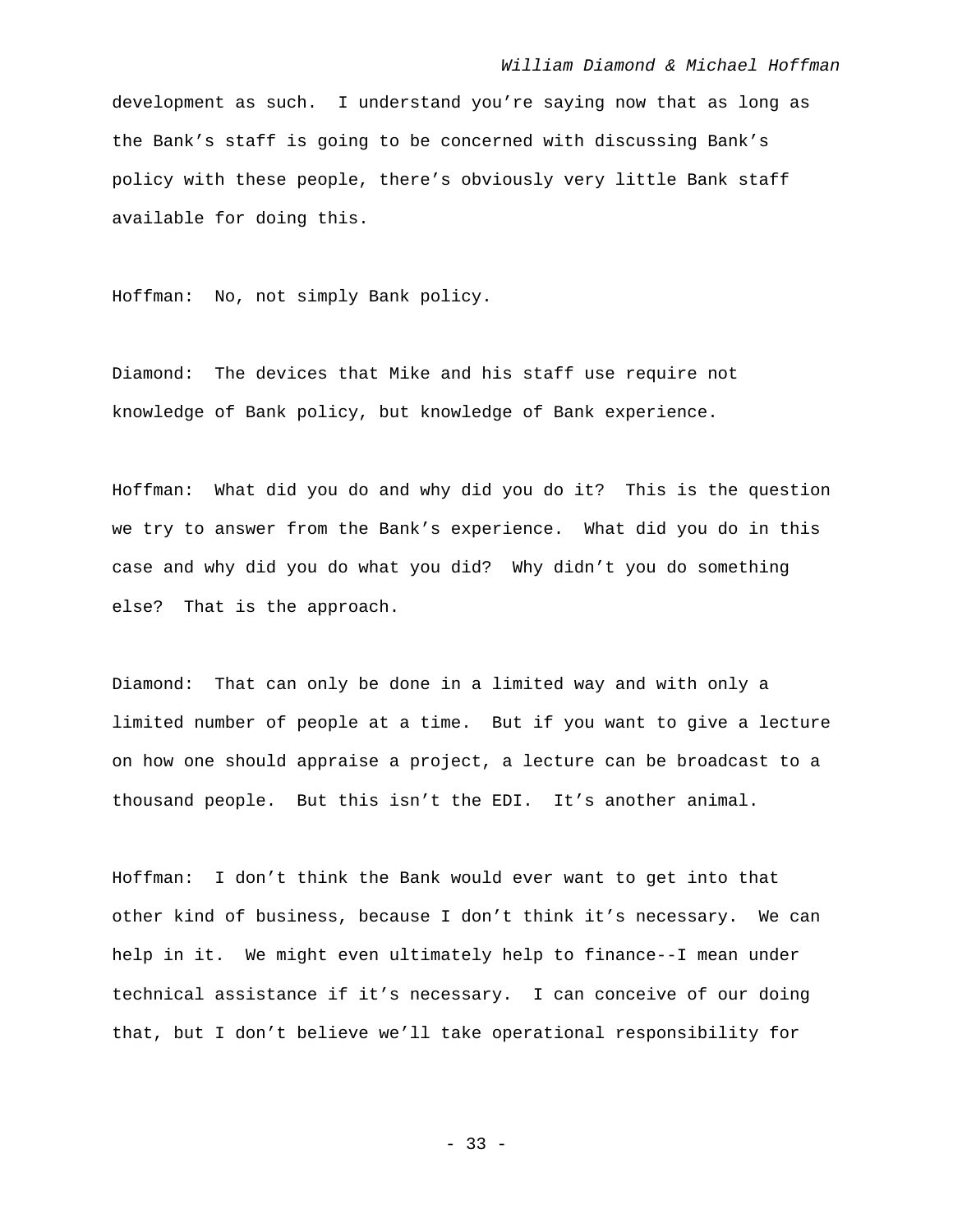education in the classical sense of the term. I just don't think the Bank's the appropriate agency to do it.

Diamond: For that more broadcast variety of training, if I may use that expression, Mr. Black's and everybody's old question arises: What is there that we can do in the field that somebody else can't do equally well? And the chances are that we couldn't.

Hoffman: We lend staff to universities. We'd do more of it willingly. We lend staff to other international agencies who are engaged in training work. We lend staff to regional agencies. I've offered to lend staff to an institution in Pakistan and India. Those are standing offers. I haven't been taken up on them yet. We will be someday. They're starting one in Nigeria.

Q: I wonder if either of you have any comments in general that have not been made on account of my questions about the development of EDI and its relationship to the Bank?

Hoffman: I'd just like to reemphasize--I don't know what the original ideas were--that my policy and my feeling from my frequent talks with Mr. Black, who continues to be very much interested in EDI although I don't think he understands very much about what we actually do here in terms of substance, is that we ought more and more to concentrate on things that the Bank is peculiarly competent in. And in fact, we are

- 34 -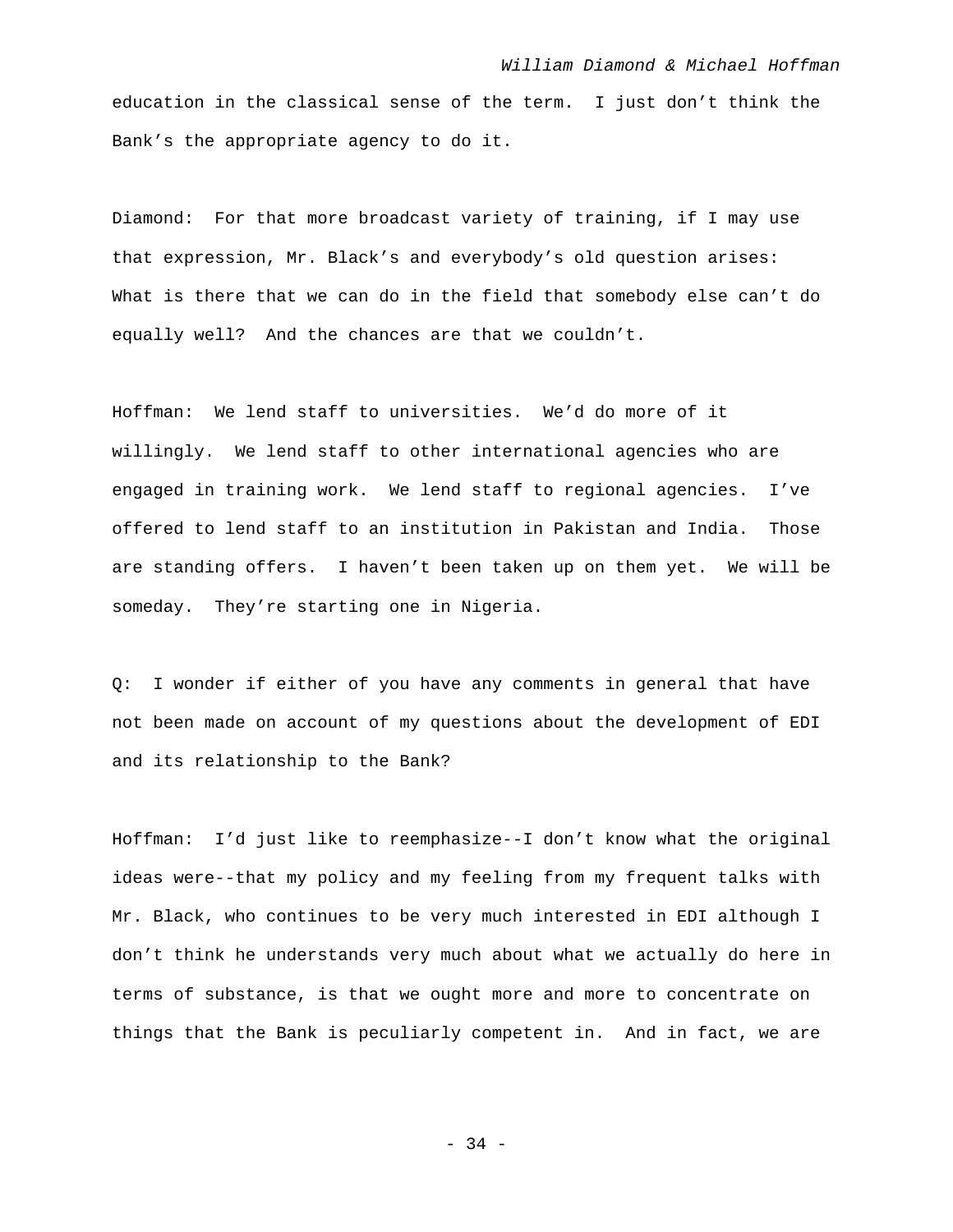changing the course this year, Bill. We're cutting off George Garvey's sessions. We're reducing it to two sessions or so. There's good literature in the field today which didn't exist. There are half a dozen places in the world where people can go and get training in central banking, banking institutions in underdeveloped countries and so on. This is a field into which we had been bringing in outside expertise anyway. There's a Federal Reserve representative in New York who has done this for us for years. Why should we do it? Let's take the time and the men to do something that the Bank can do. So I'm shoving in Tony Basch from the Bank staff. This is something the Bank has done. It's peculiar to us. So again, we will not have a comprehensive course now in banking problems of underdeveloped countries. We're cutting it down, concentrating on things that the Bank itself has something to say on in particular and leaving the rest to the universities, to CEMLA and the like. And as far as I'm concerned, I'm going to do more and more of this. So the EDI course will look less and less like a consistent course or a comprehensive course on economic development the way it would look in a textbook if you sat down to write a book about economic development. It will look less and less like that and more and more we will concentrate on what we think year after year are key problems and problems on which the Bank itself has some special interest or something special to say. Now, this does not mean that we always use Bank people to do the seminars. We don't. But we're doing a lot of seminars this year on the growth experience of countries. We used to do one seminar. We're